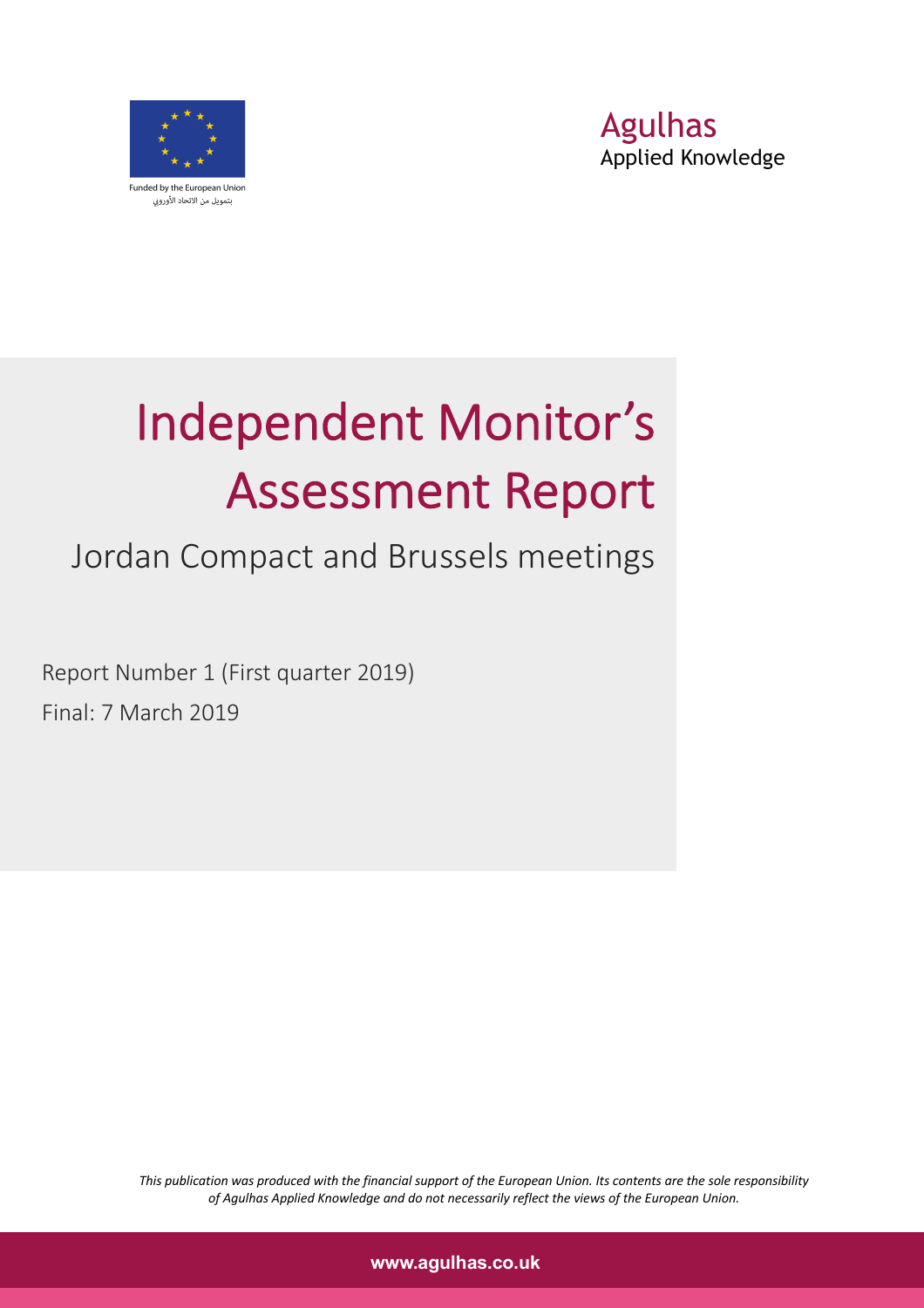## Contents

| 1.  |  |
|-----|--|
| 2.  |  |
| 3.  |  |
| 4.  |  |
| 5.  |  |
| 5.1 |  |
| 5.2 |  |
| 5.3 |  |
| 5.4 |  |
| 5.5 |  |
| 5.6 |  |
| 5.7 |  |
| 5.8 |  |
| 6.  |  |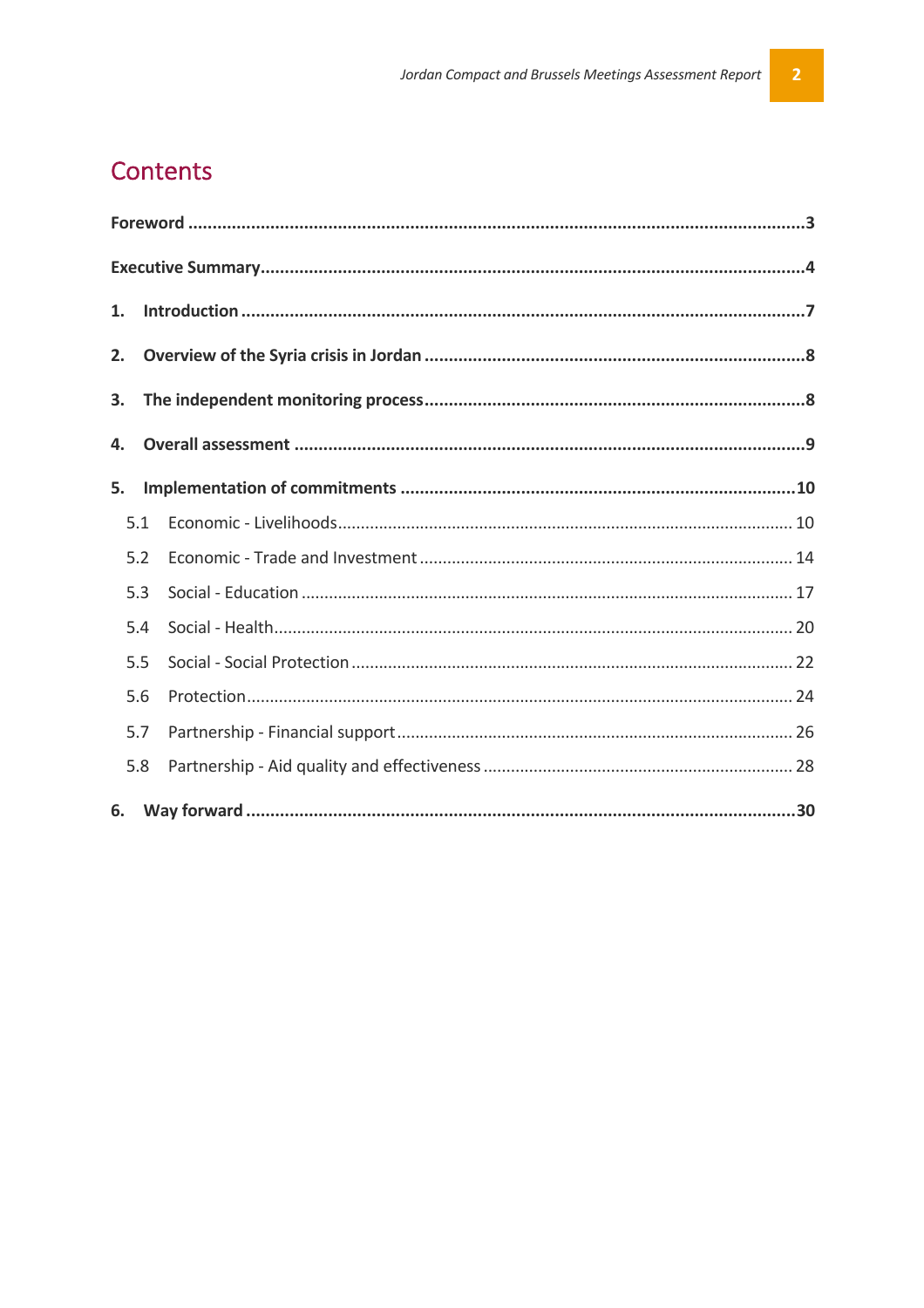## Foreword

This report presents the Independent Monitor's Assessment being undertaken by Agulhas Applied Knowledge of the commitments made by the Government of Jordan and the International Community under the Jordan Compact and at subsequent Brussels meetings in 2017 and 2018. This is a narrative report on progress to date against the indicators in the Monitoring and Assessment Framework, which should be read in conjunction with this report, supplemented by qualitative assessments by the Independent Monitor.

The report assesses performance against commitments made and also against the outcomes that these commitments were intended to produce. Further assessment reports will be produced in August and December 2019.

The report includes an overview of findings and recommendations and an assessment of progress. It follows the same structure as the Monitoring and Assessment Framework:

#### • **Economic**

- ― Livelihoods
- ― Trade and investment
- **Social**
	- ― Education
	- ― Health
	- ― Social Protection
- **Protection**
- **Partnership**
	- ― Financial support (humanitarian, budget and programme)
	- ― Aid quality and effectiveness

The Agulhas Monitoring team consists of Peter Grant (team leader), Bryon Gillespie, Lina Abu Nuwar, Giulia di Porcia and Nour Kabatilo.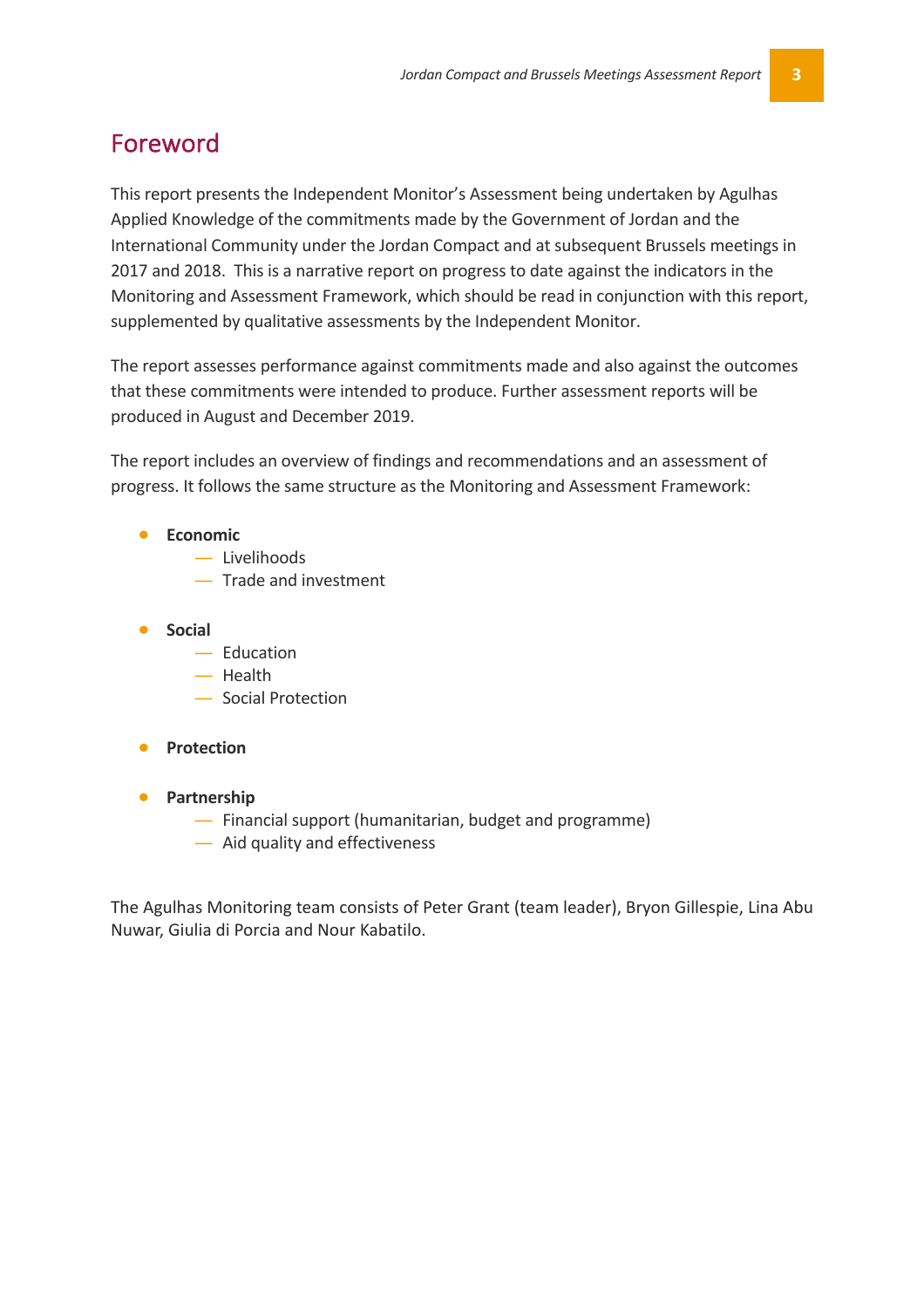## Executive Summary

The Jordan Compact and subsequent Brussels meetings have created a unique international co-operation agreement between the Government of Jordan (GoJ) and the International Community (IC). This innovative and effective approach has enabled Jordan to continue providing a global public good by hosting Syrian refugees in peace and security with access to basic services and some economic opportunities. Eight years into the crisis, there are 671,551 Syrian refugees in Jordan registered with UNHCR $1$ . The Jordan Response Plan has provided a framework for support to host communities alongside refugees. Donors have provided high levels of financial support. These achievements have taken place during a challenging period for the Jordanian economy, which pre-dates the crisis but has also been exacerbated by it, including by the closure of borders with two of Jordan's main export markets, Syria and Iraq; major fiscal consolidation linked to IMF programmes; disruptions to the supply of Egyptian gas, which powered 90% of Jordan's electricity; slow growth within the global economy and the impact of regional instability on investment and exports.

The commitments by both GoJ and IC under the Jordan Compact and in subsequent Brussels meetings recognised the considerable burden assumed by Jordan in hosting Syrian refugees and the direct and indirect costs this imposes on its economy. The Compact identified that Syrian refugees also have the potential to contribute to Jordan's economic growth. GoJ agreed to reform labour markets to remove barriers to Syrians accessing work and to provide basic services for Syrian refugees. In return, IC promised financial support in the form of grants and concessionary financing to support Jordan's macroeconomic framework, host communities and Syrian refugees. Improved access to EU markets for Jordanian exporters, coupled with reforms to the business environment and investment, were expected to deliver hundreds of thousands of jobs and improved wellbeing for both Syrian refugees and Jordanians, and to make a positive contribution to the Jordanian economy.

#### What has gone well?

The Compact and subsequent Brussels meetings have been a successful partnership between GoJ and IC based on reciprocal commitments. The Compact has succeeded in increasing international financial assistance for Jordan to meet part of the cost of hosting Syrian refugees and to support the direct provision of essential services for them. Increased financing has helped Jordan to address the pressure on its national resources, while not fully meeting the needs or aspirations of GoJ. GoJ has undertaken a range of reforms of labour markets and the business environment that have benefitted both Syrian refugees and the Jordanian economy.

 <sup>1</sup> UNHCR Syria Regional Response: Jordan (Online Data)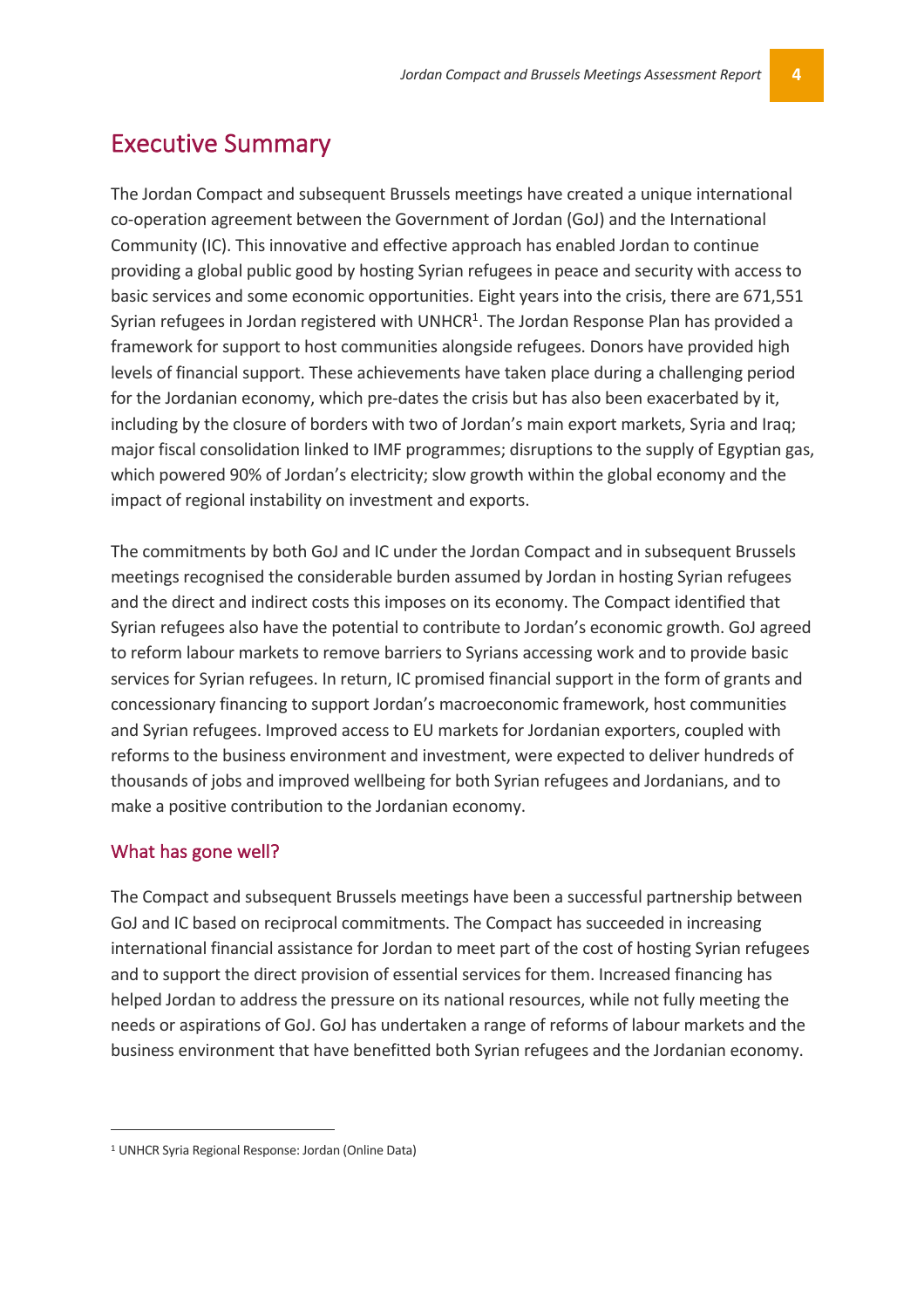Most Syrian refugees have been registered and issued with Ministry of Interior (MoI) cards, including through a special regularisation scheme. Labour market liberalisation has given Syrian refugees greater access to work, particularly in the agriculture, manufacturing and construction sectors, despite increased pressure in the labour market for Jordanians. Extensive cash transfers have been provided to refugees by IC. Very high levels of school enrolment for primary-age Syrian children have been achieved. The EU and Jordan signed, and have since expanded, an agreement to simplify rules of origin for Jordanian exports to the EU market. IC has found new ways to provide concessional support to Jordan. GoJ has continued the process of fiscal consolidation and regulatory reform linked to IMF programmes and in close consultation with IC.

#### Where could things have been better?

Growth in Jordan has been about 2% per year over the past three years, and unemployment is about 18%. Results of improved trade access to EU markets have been disappointing, which is evident from low levels of additional exports and jobs created for both Syrians and Jordanians. Financial support from IC fell slightly in 2018, with increases in humanitarian and budget support categories, but a substantial reduction in resilience funding to benefit Jordanian host communities. Foreign investment has remained flat since 2015 and fallen in 2018. There are continuing barriers to employment of Syrians, especially in skilled occupations. The labour market is characterised by high levels of informality and declining working conditions in some sectors for both Syrians and Jordanians<sup>2</sup>. Labour market participation rates for women are very low, in part linked to social norms. Changes in policy, driven by fiscal constraints, have raised costs and reduced access to health services for Syrian refugees over the past year. Educational outcomes remain low by international standards and there are high dropout rates above 15 years old.

Finally, the Compact and subsequent Brussels meetings have not given adequate attention to some important areas. Jordan ranks very low on global gender indices and there has been very little attention given to disability. There are significant concerns about violence against women in Jordan and child marriage amongst Syrian refugees. There is limited dialogue on protection issues. Important data is often not available or is unreliable, and different sources of data are not consistent.

#### Beneficiary feedback

A range of beneficiary consultation exercises were undertaken both inside and outside refugee camps in advance of the Brussels III meeting. The focus of these beneficiary sessions was to identify areas of concern, gaps in service provision and challenges experienced by Jordanian and Syrian participants, in order to adapt and improve programming. During the course of the

 <sup>2</sup> Fafo, The living conditions of Syrian refugees in Jordan, 2019, link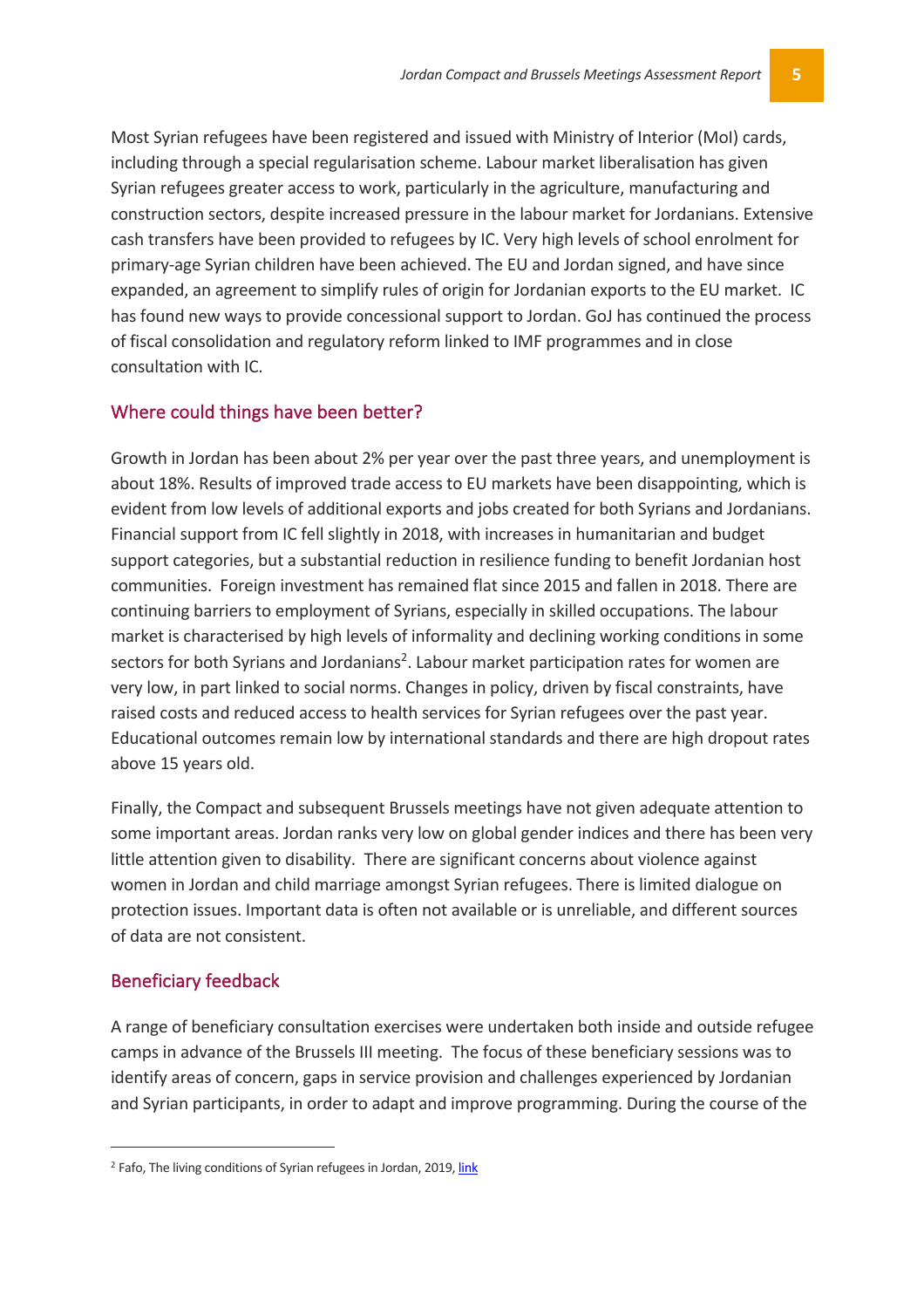discussions, participants acknowledged the significant efforts made by GoJ and IC to establish their legal status and to provide services, while highlighting areas for improvement. Jordanians expressed some concerns about preferential treatment of Syrian refugees by IC. Refugees were generally positive about the conditions they have experienced in Jordan, and did not have plans to return to Syria over the next year. On livelihoods, the key concerns that they raised were the continuing significant legal and practical barriers to obtaining employment, including for skilled workers, and to establishing businesses. Concerns were also raised about the quality of education and the costs and quality of healthcare. It is intended to expand these beneficiary consultations with involvement from both GoJ and IC for future rounds of monitoring.

#### Recommendations

The report makes recommendations for further action under two main headings:

- Measures to improve monitoring and assessment including target setting, a strong focus on results and enhancing data availability, consistency and accuracy; and
- Measures to help achieve commitments, which will draw together existing plans and commitments into a future monitoring framework, with particular focus on:
	- **―** Development of policy dialogue and agreed action to reach commitments.
	- **―** Further development of decent job opportunities for Jordanians and Syrian refugees.
	- **―** Greater emphasis on gender, youth and disability issues, including reforms of the Labour Code for women's economic empowerment.
	- **―** Reforms in health and education to promote equitable access and quality services for Jordanians and Syrians.
	- **―** Enhanced dialogue on protection issues.
	- **―** Sustainable long term funding from IC, aligned to GoJ priorities that recognises the continuing presence of Syrian refugees in Jordan.

Although this report primarily focuses on performance over the past three years, it is expected that the Monitoring and Assessment Framework will be used for future monitoring. There will therefore need to be a process for agreeing targets for indicators in the Framework.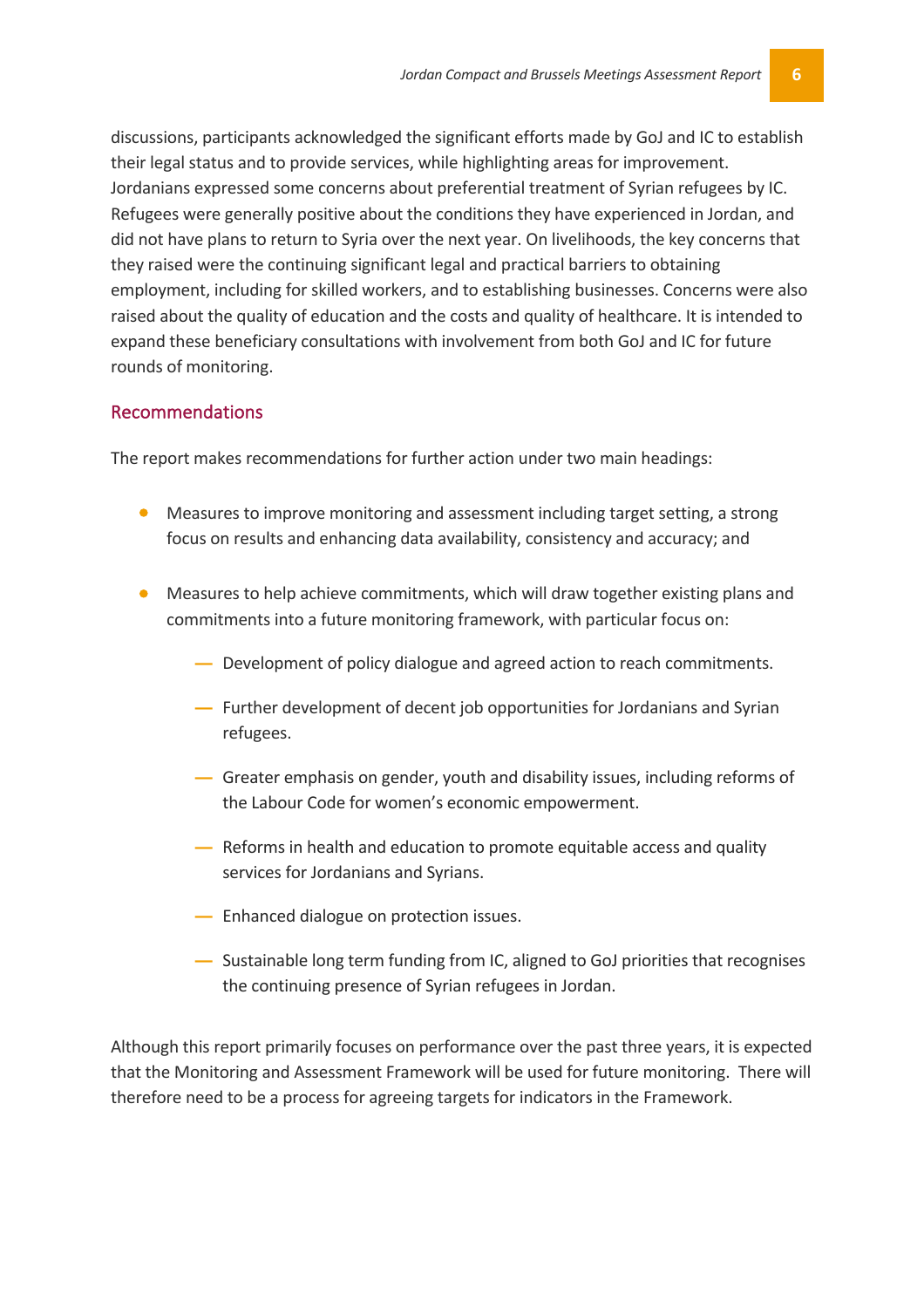## 1. Introduction

 $\overline{a}$ 

The Jordan Compact was adopted at the "Supporting Syria and the region" conference in London in February 2016, and was strengthened and expanded at the "Supporting the future of Syria and the region" conferences held in Brussels and hosted by the European Union in April 2017 and April 2018. It was a new, holistic approach agreed between the Hashemite Kingdom of Jordan and the International Community (IC) to deal with the Syrian refugee crisis. The 2015 census estimated that there were 1.265 million Syrians resident in Jordan, of whom 953,289 self-identified as refugees<sup>3</sup>. There are 671,551 Syrians registered as refugees with UNHCR as at January 2019. The Minister of the Interior has issued 33,865 Syrians with identity cards in a comprehensive regularisation exercise over the past eighteen months. Hosting the Syrian refugees has placed severe stress on Jordan's economy, public services and fiscal position. The Compact recognises both the humanitarian and development needs of the refugees and the heavy burden for Jordan of hosting them. This is recognised as a global public good provided by Jordan on behalf of the international community as a whole.

The Compact is being implemented in a challenging and evolving regional context. Jordan's economic growth has fallen to just over 2% during the past three years, down from an average of 2.7% between 2010 and 2016. Jordan's total foreign debt reached \$35 billion in 2016, up from \$19 billion in 2011, which was equivalent to 93% of GDP. The Government of Jordan (GoJ) and IC agree that GoJ support for the refugees and international financial assistance need to transition to a more sustainable footing, with more use of country systems and a longer-term development focus, backed by continuing international financial support. At the Brussels II Conference, the parties agreed to encourage this shift through processes that strengthen national capacities, ownership and leadership, whilst continuing to provide humanitarian and protection support.

There have been over one hundred commitments made by GoJ and IC at the three conferences. They include quantitative targets, process-based commitments and mutual undertakings, requiring action by both GoJ and IC. The next Brussels conference will be held on 12-14 March 2019. This Independent Monitor's Report reviews progress on delivering the commitments made at these conferences, the difference that they have made for Syrian and Jordanian communities and the challenges that have been encountered.

<sup>&</sup>lt;sup>3</sup> The 2015 Household and Population Census estimated that there are 1.265 million Syrians resident in Jordan of which 953,289 identified themselves as refugees.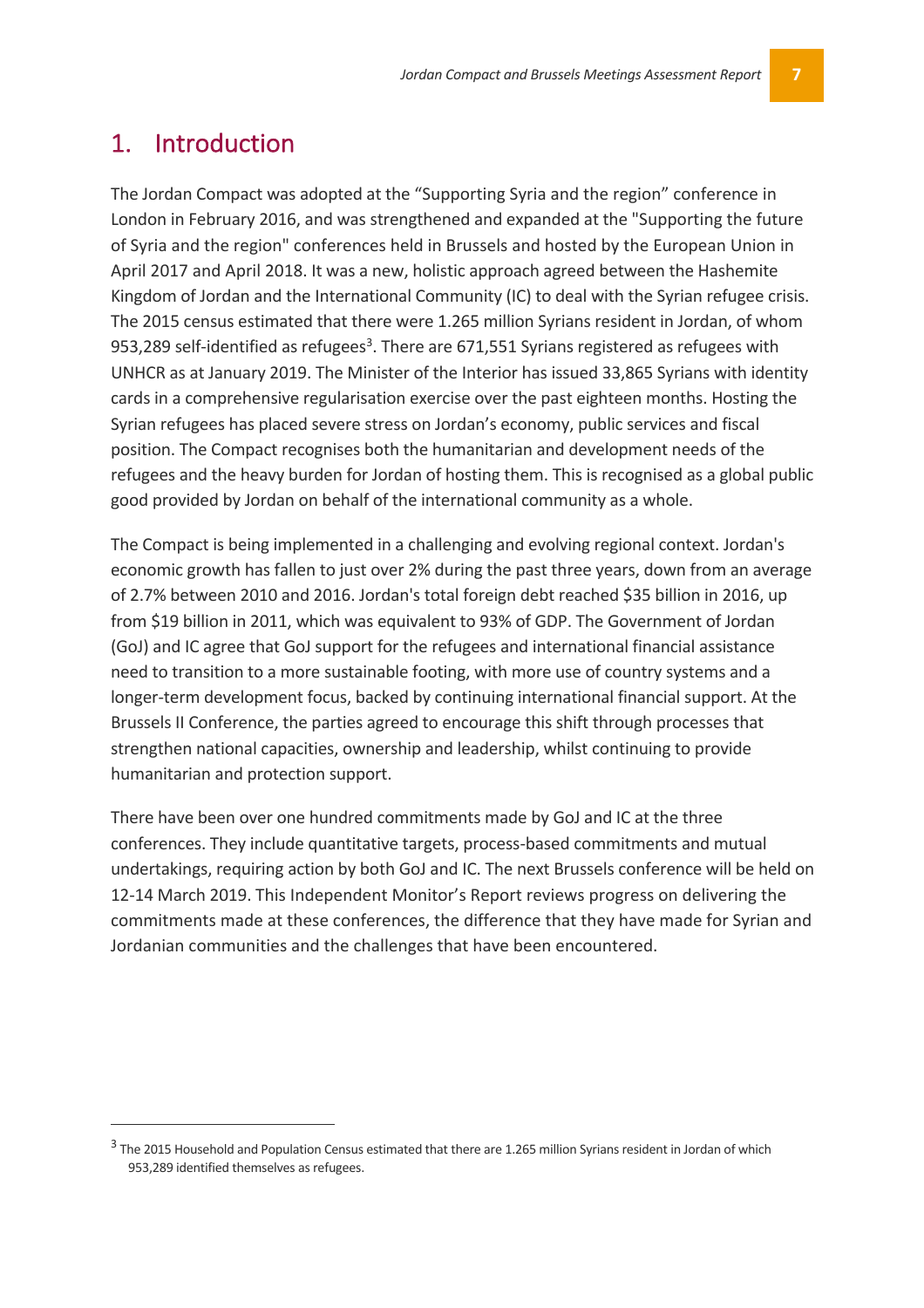## 2. Overview of the Syria crisis in Jordan**<sup>4</sup>**

Eight years into the Syria crisis, more than 5 million Syrian refugees are still living in Jordan and other neighbouring countries. Many face growing vulnerability, as their savings, assets and resources are exhausted. Of 671,551 registered refugees in Jordan, around 126,000 live in camps, while the remainder have settled in urban and rural areas, primarily in northern governorates and in Amman.

The Syria crisis occurred in a context where Jordan's economy labour market and provision of social services were already under strain following the 2008 financial crisis and regional conflicts. The Syria crisis has placed further strain on the country's economy and infrastructure, putting pressure on all sectors including education, health, housing, water, municipal services and electricity supply. It exacerbated underlying challenges in Jordan including the quality of education, unemployment, the business environment and the role of women in society. Jordanians are acutely aware of the impact of the crisis on their daily lives, particularly in host communities where the pressures on local services, natural resources and the labour market are highest.

Since its onset in 2011, GoJ has estimated the direct cost of the Syria crisis on Jordan at \$11 billion. This is supported by World Bank analysis in 2016<sup>5</sup>, which put the costs of hosting Syrian refugees in Jordan at \$2.5 billion per year. These figures include the costs of providing education, health, water and other services to refugees, as well as subsidies on electricity, materials and goods, in addition to security costs.

## 3. The independent monitoring process

At the Brussels II Conference in April 2018, GoJ and IC agreed to 'identify the best modality to assess progress against mutual commitments made in London and Brussels'. This reflects a commitment in the Jordan Compact for 'co-hosts and others to work with the GoJ to put in place… a mechanism for implementing, communicating and monitoring the commitments on both sides'.

The next regional conference is scheduled for 12-14 March 2019. The Humanitarian Development Partner Group, represented by a Project Co-ordination Team consisting of the Government of Jordan (GoJ), the European Union, the United Nations and the Jordan INGO Forum, identified the need for a Monitoring and Assessment Framework to be developed in advance of that conference, with an assessment of progress to date against priority commitments and a process for tracking progress in the future. They have therefore

 <sup>4</sup> Jordan Response Plan, 2019, link

<sup>5</sup> World Bank, Quarterly Economic Brief, February 2016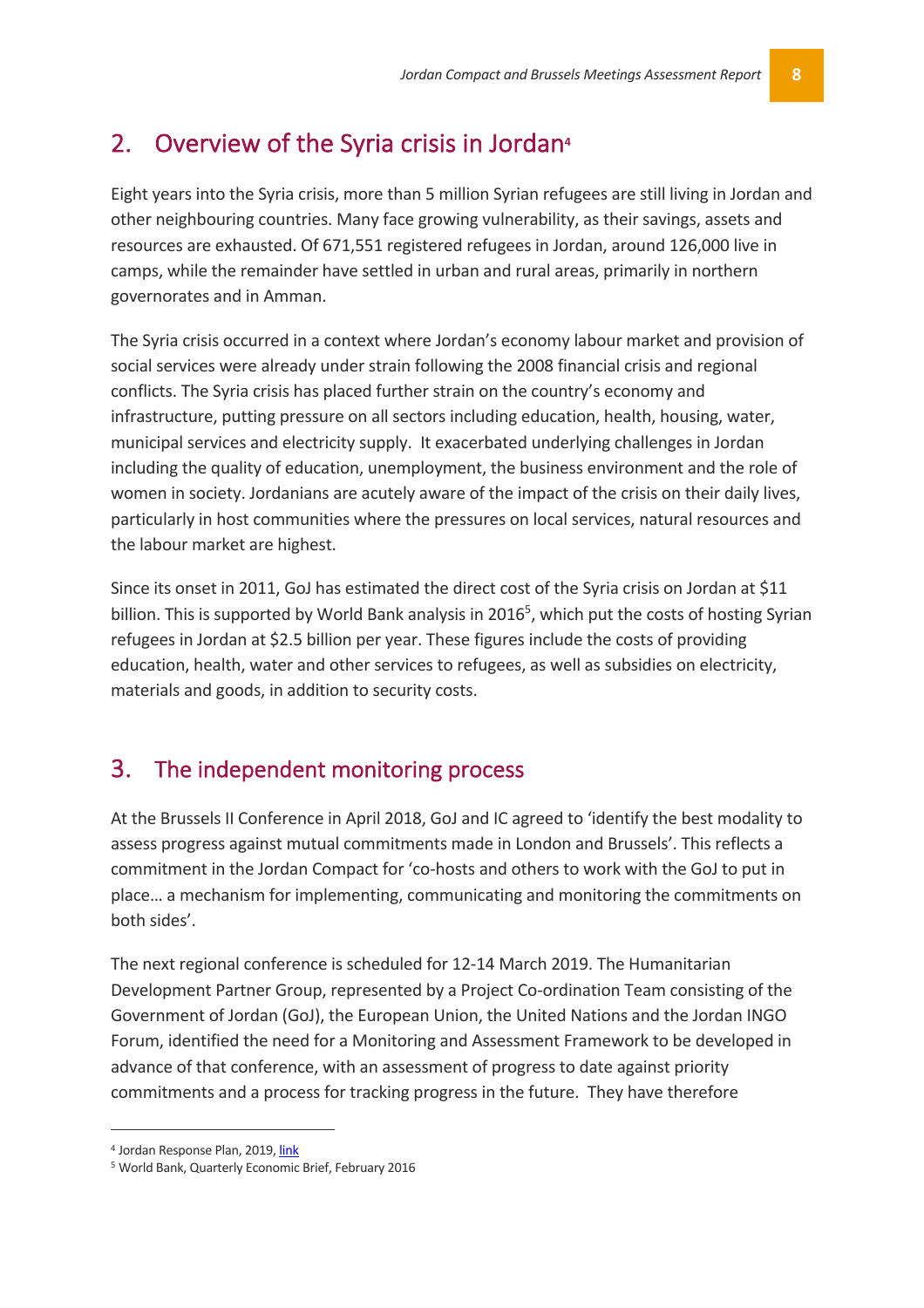commissioned Agulhas Applied Knowledge, under a contract funded by the European Union, to review the monitoring data currently being generated, work with stakeholders to develop a Monitoring and Assessment Framework, prepare an independent monitoring report on progress to date, and act as an Independent Monitor on an ongoing basis.

The present report summarises the outcome of the first phase of this work. Alongside the Monitoring and Assessment Framework, it is intended to serve as a basis for continued policy dialogue between the GoJ and its international partners both at, and following, this year's conference. The report consists of an overall assessment, more detailed assessments within each of the sectors and a proposed way forward. Each of the assessments include sections on what has gone well, where things could have been better and, where relevant, a selection of beneficiary feedback from the consultation exercises. Further assessment reports by the Independent Monitor are planned for August and December 2019, which are planned to include expanded beneficiary exercises undertaken by GoJ and IC.

## 4. Overall assessment

The Jordan Compact and subsequent Brussels meetings have created a unique international framework for co-operation between the GoJ and IC. This innovative and effective approach has helped to enable Jordan to host over 650,000 Syrian refugees registered with UNHCR, in peace and security with access to basic services and economic opportunities. The Jordan Response Plan has provided a framework for support to be given to host communities alongside refugees.

The Compact and subsequent commitments have been reciprocal in nature. Donors have provided high levels of financial support, given Jordan's status as a Middle Income Country, both to refugees and to resilience programmes for host communities impacted by the refugee crisis, at levels moderately above the average funding response to humanitarian appeals worldwide<sup>6</sup>. Increased financing has helped to significantly relieve the pressure on Jordan's resources. Financial support from IC has fallen slightly in 2018, with a notable reduction in resilience funding to benefit Jordanian host communities, partly offset by an increase in budget support.

GoJ has undertaken a series of reforms that have benefitted both Syrian refugees and the overall economy. Most Syrian refugees have been registered and issued with Ministry of Interior (MoI) cards, including through a special regularisation scheme. Labour market liberalisation has given Syrian refugees greater access to work, particularly in the agriculture, manufacturing and construction sectors, despite increased pressure in the labour market for

<sup>&</sup>lt;sup>6</sup> The average Appeal response in 2018 was 60.5% (see data from OCHA, 2018, link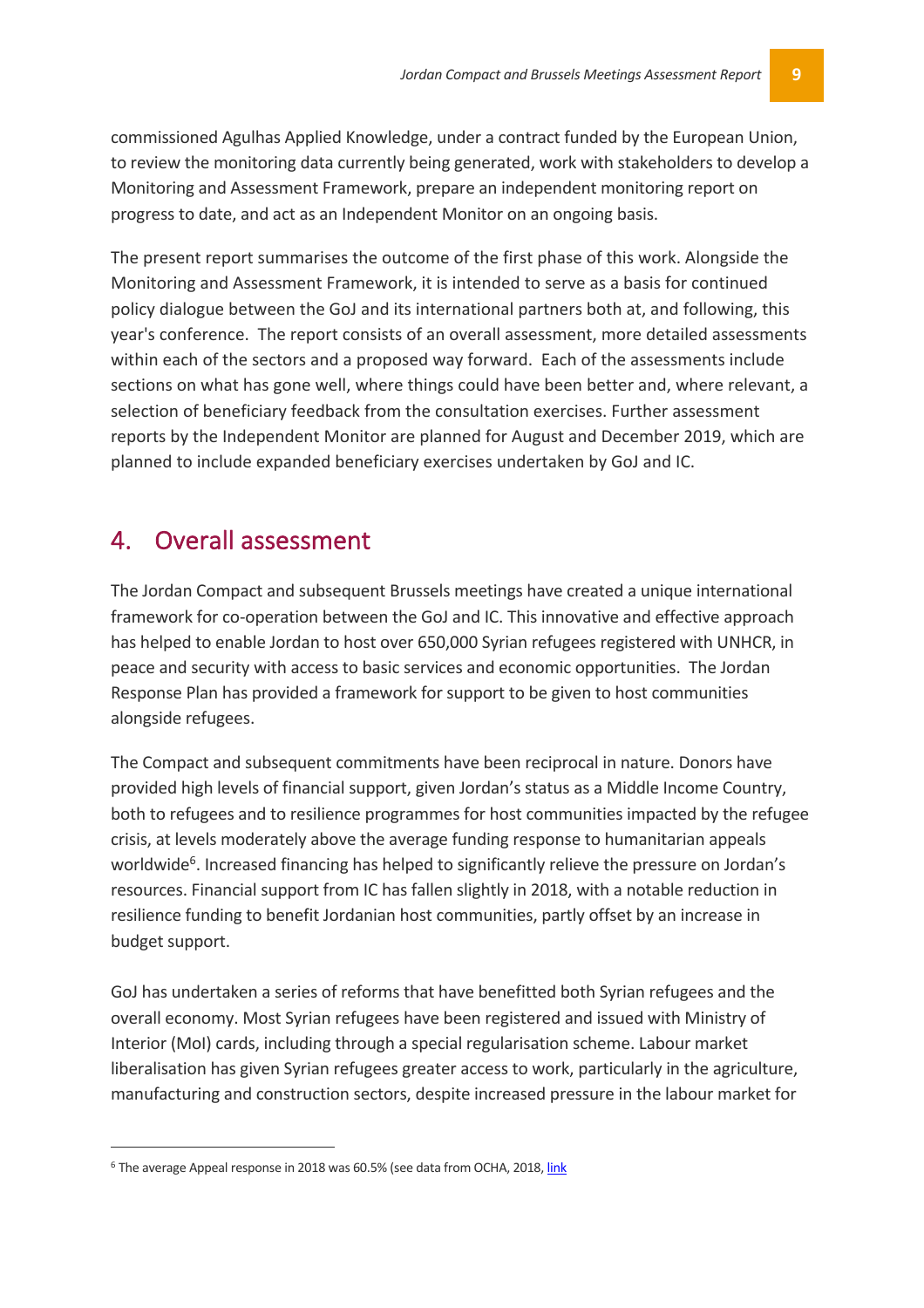Jordanians. Economic participation rates for women remain very low, however. Very high levels of school enrolment for primary-age Syrian children have been achieved. GoJ has continued the process of fiscal consolidation and regulatory reform linked to IMF programmes and in close consultation with the World Bank and international donors.

Outcomes from these actions have been mixed. Growth in Jordan has been about 2% per year over the past three years, and unemployment is about 18%. Results of the simplified rules of origin agreement with the EU have been disappointing, with low levels of additional exports and jobs created. Foreign investment has remained flat since 2015, and fallen in 2018. The labour market is characterised by high levels of informality and declining working conditions in some sectors for both Syrians and Jordanians<sup>7</sup>. There are continuing barriers to employment of Syrians, especially in skilled occupations. Labour market participation rates for women are very low, in part linked to social norms.

Changes in policy, driven by fiscal constraints, have raised costs and reduced access to health services for Syrian refugees over the past year. Educational outcomes remain low by international standards and there are high dropout rates for Syrians above 15 years old. There are significant concerns about violence against women in Jordan and child marriage amongst Syrian refugees. There is limited dialogue on protection issues. Challenges remain in data availability and accuracy and there is need for clearer target setting for future monitoring.

## 5. Implementation of commitments

### 5.1 Economic - Livelihoods

#### Summary of commitments

- **200,000 job opportunities to be provided for Syrian refugees, subject to conditions laid out in the detailed commitments**
- **Labour market reform to remove, where possible, barriers to working for Syrian refugees without competing with Jordanians**
- **IC support for livelihoods, employment creation and skill matching programmes**
- **IC and GoJ to support women's empowerment and labour market participation**
- **Promoting livelihoods and decent work for Jordanians and Syrian refugees**
- **Create a clear framework for the establishment of businesses including joint ventures**

<sup>&</sup>lt;sup>7</sup> Fafo, The living conditions of Syrian refugees in Jordan, 2019, link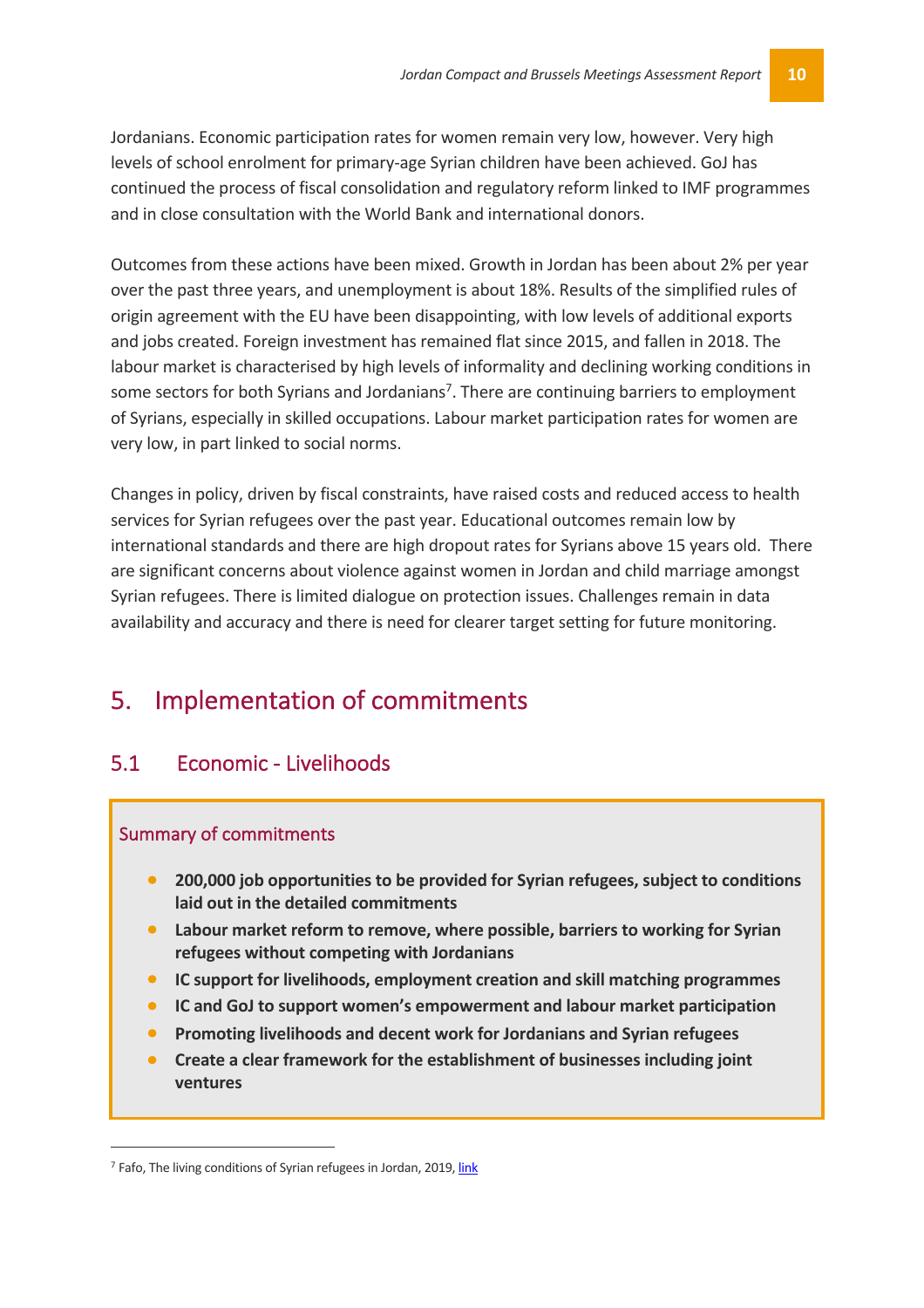The Jordan economy and labour market faced many challenges before 2011. The core of the Jordan Compact was the recognition that the Syria crisis also created an opportunity. GoJ would undertake labour market reforms to promote overall economic growth and employment. Access to work opportunities for Syrian refugees would lead to improved income and wellbeing for refugees, and their economic participation would make a positive contribution to the Jordanian economy. IC would provide financial support both to enhance Jordan's macroeconomic stability and to finance the needs of refugees.

#### Achievements: What has gone well?

The core commitment of creating 200,000 job opportunities has been monitored primarily through the annual number of work permits issued by the GoJ, which was 45,649 in 2018, up from 36,790 in 2016<sup>8</sup>. This included flexible work permits in the agriculture and construction sectors. These figures offer some measure of job opportunities in the formal sector, but the recent Fafo study<sup>9</sup> suggests that, for Syrian refugees, employment in the informal sector<sup>10</sup> is at least twice the level of formal employment. The Ministry of Labour estimates Syrian employment in the informal sector at even higher levels<sup>11</sup>. New approaches are needed to give a more accurate assessment of job opportunities for Syrian refugees.

Formalisation of labour is of some benefit to Syrians in terms of protection and potential access to health and social security benefits. GoJ has taken a range of measures to promote engagement in the labour market, including:

- Waiving permit fees, which at the time could cost more than \$500;
- **―** Excluding Syrians refugees from the 25% reduction of migrants under the National Empowerment and Employment Programme in the manufacturing sector;
- **―** Allowing agricultural and construction workers to obtain flexible permits through the cooperatives and trade union;
- **―** Allowing people inside the camps to work outside them;
- **―** Removing social security registration as a condition for issuing work permits, replacing it with the life injuries policy certificate in construction; and
- **―** Allowing short-term work permits (less than six months).

IC has responded with technical assistance both at the government and community level. Support has been provided to the Ministry of Labour in processing work permit applications

 <sup>8</sup> Ministry of Labour report, "Syrian Refugee Unit Work Permit Progress Report: July 2017", and "MOPIC Jordan Compact Summary Update", 14 January 2019.

<sup>&</sup>lt;sup>9</sup> Fafo, The living conditions of Syrian refugees in Jordan, 2019, link

 $10$  Ibid

<sup>&</sup>lt;sup>11</sup> Ministry of Labour interview, 11/2/19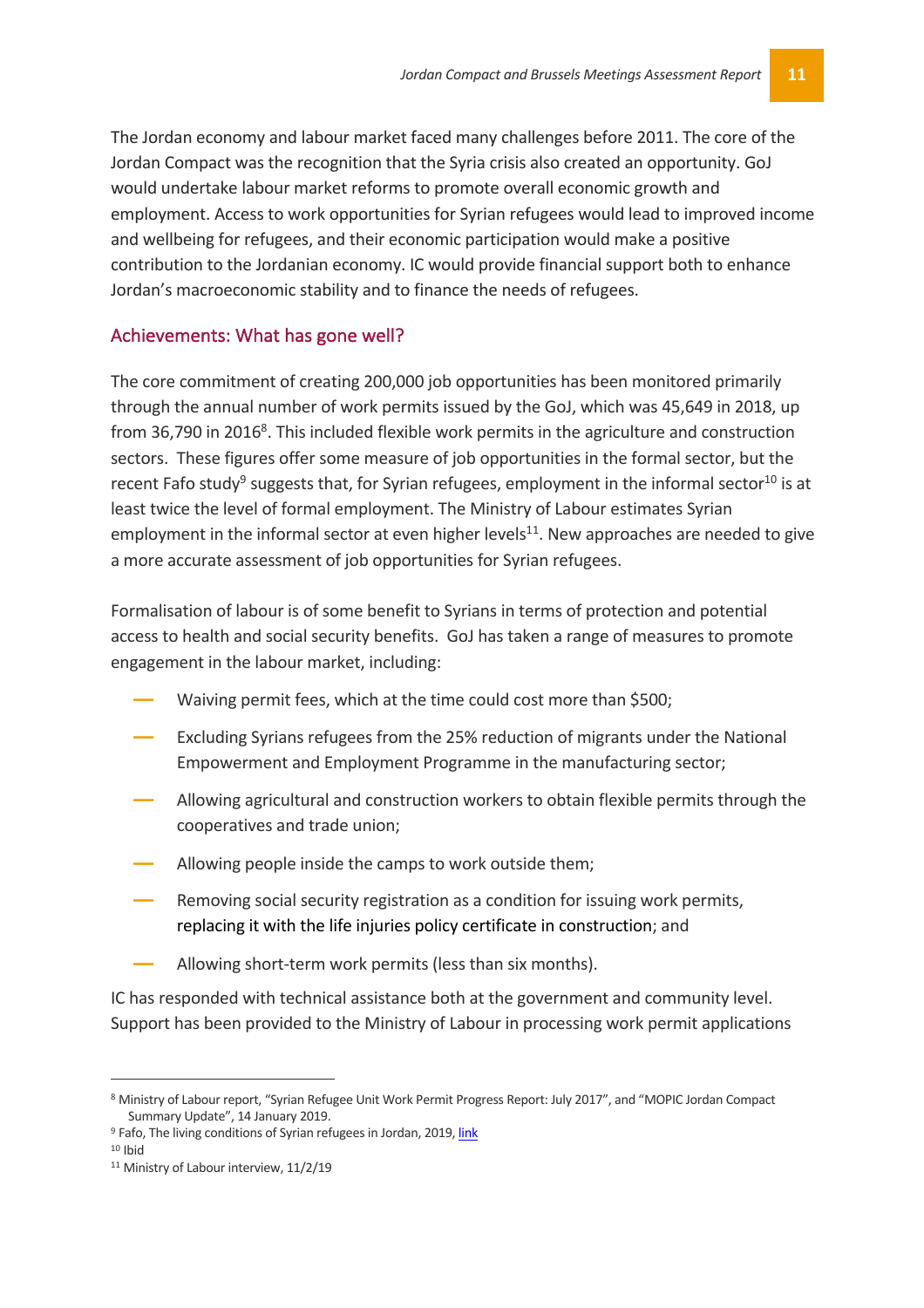through a dedicated Syria Crisis Unit, as well as through the establishment of eleven employment centres to provide services to Syrian refugees and Jordanians. Two centres were also established in Azraq and Za'atari refugee camps. Donor funding has also enabled training and work opportunities for refugees and Jordanians, including support for employment programmes through skills development and matchmaking. 2,600 Syrian and Jordanian workers were provided with refresher training and occupational licenses in the construction sector and 15,000 beneficiaries engaged in cash for work in camps.<sup>12</sup>

In summer 2017, GoJ decided to allow the registration of joint ventures between Syrians and Jordanians. In November 2018, in recognition of the low take-up of that model, the GoJ changed the regulation to allow Syrian-only Home Based Businesses (HBBs) to be registered. HBBs are well suited to the employment needs of women refugees, but for Syrians outside the camps these are limited to only three sectors and may require further licensing before businesses can operate. 471 HBBs had been registered as at June 2018, with 362 of these owned by women<sup>13</sup>. Syrians have not, as yet, registered any HBBs. GoJ expects that the impact of these changes will take time and will depend on increased investment in awareness raising.

#### Where could things have been better?

Labour force participation rates for Jordan as a whole are low, and remained largely unchanged between 2014 and 2018, going from 60% to 57% for men, and from 13% to 16% for women. Syrian participation rates have risen over the same period from 52% to 59% for men, and from 6% to 7% for women. The number of work permits being issued to Syrian refugees seems to have plateaued: 45,649 were issued in 2018, against a target of 90,000 agreed with the World Bank under the Programme for Results (P4R), with only 4.5% of permits being issued to women<sup>14</sup>.

For Syrian refugees there are other barriers to employment in the formal sector. Skilled Syrians are not allowed to practice their professions in closed occupations including doctors, engineers and teachers, because of the availability of skilled Jordanians in such occupations. Limiting the Syrian workforce to low-skill positions represents a missed opportunity and fails to harness the experience of Syrian refugees. Further reforms are needed to address constraints on Syrians working in a range of sectors.

Syrian women refugees in camps state that they are not willing to work in factory jobs because of lack of accessible opportunities for decent work. They highlight problems of long hours, low pay, lack of day-care and inadequate and expensive transportation. There are also strong social norms and family pressures that limit women's willingness and ability to work outside

 <sup>12</sup> Jordan Response Plan, 2018-2020, p. 29, link

<sup>13</sup> PMU JordanJordn Compact Update (February 2019)

<sup>14</sup> World Bank implementation Status and Results Report: Economic Opportunities for Jordanians and Refugees P4R (P159522), 7 January 2019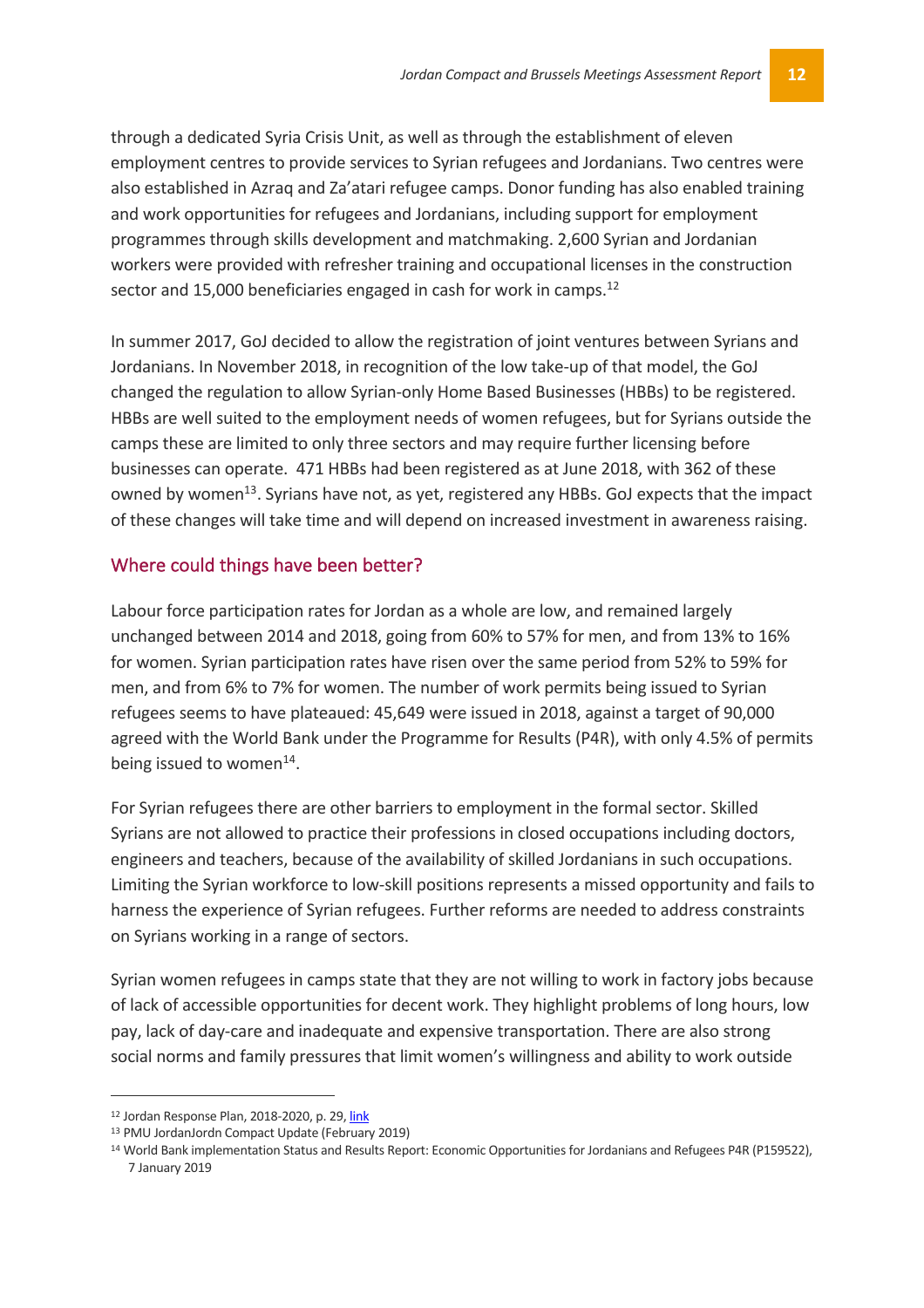the home and family environment. Work permits for women have been very low (varying between 4% and 8% of the total, although this may have risen during the first quarter of 2019).<sup>15</sup> While home-based businesses may provide livelihoods, the cost of licensing, at JOD  $300<sup>16</sup>$  as well as additional costs of transportation and start up, could be prohibitive for company owners. In addition, refugees have confirmed that work permits are sometimes used for reasons for other than employment such as moving from one place to another.

Many thousands of Syrians have benefited from "Cash for Work" programmes in the camps, but employment opportunities created by donor-funded programmes do not offer long-term sustainable occupations. There are examples of high levels of female employment in cash-forwork schemes in the camps, but these are unusual in the context of very low overall female labour-market participation rates.

Decent work has not been achieved in many factory locations<sup>17</sup>. The labour market is characterised by high levels of informality and declining working conditions in some sectors for both Syrians and Jordanians.<sup>18</sup> Some Syrian refugees are subject to exploitation. Beneficiary consultations highlighted cases of harassment and not being paid as per initial agreement. Very few Syrian refugees have access to social security, maternal leave, sick leave, regular working hours and day care, and believe that they need additional support to use existing complaints mechanisms, such as through the Ministry of Labour, to obtain redress against employers.

#### Beneficiary feedback on Livelihoods

Key Achievements:

- The Government of Jordan has facilitated Syrian's access to work permits, including flexible work permits in the construction and agricultural sectors, and Home-Based Businesses, which has increased their opportunities for employment.
- Work permits have allowed Syrians refugees within camps to work outside the camps.

Ongoing Challenges:

- **―** Training: Need for better needs assessments and less duplication
- **―** Cash for work: Employment opportunities do not offer long-term work; there are

 <sup>15</sup> ILO data (to be confirmed)

<sup>16</sup> UNHCR presentation, January 2018

<sup>&</sup>lt;sup>17</sup> See, for example, Susan Razzaz "A challenging market becomes more challenging", ILO, 2017, link

<sup>&</sup>lt;sup>18</sup> Fafo. The living conditions of Syrian refugees in Jordan, 2019, link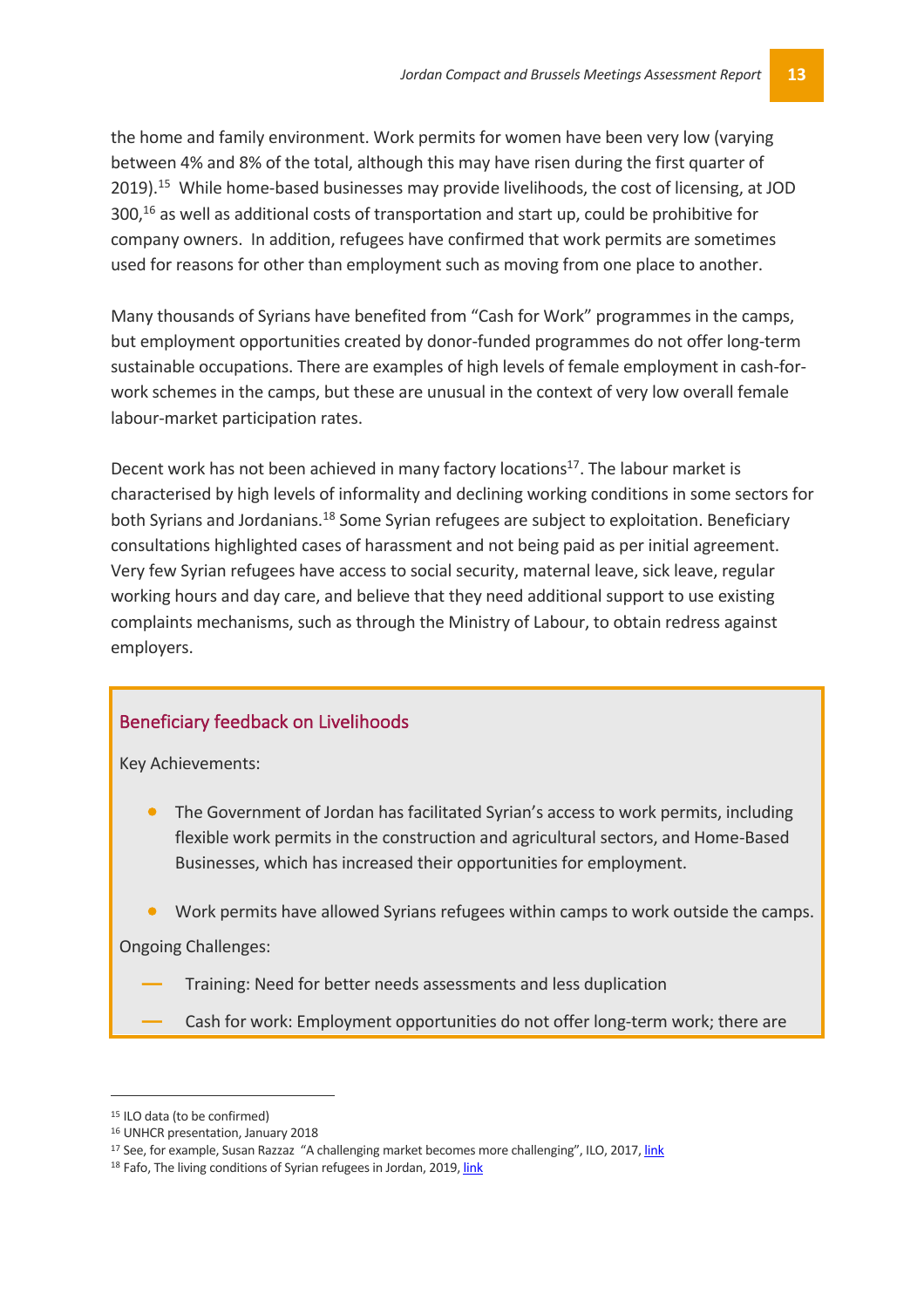limited opportunities for refugees over 35 years of age.

- **―** Work permits: Some refugees apply for work permits to enable them to move in and out of camps, rather than to access formal employment.
- **―** Exploitation: Refugees are at risk of exploitation outside the camps and are sometimes not paid for jobs. They have weak access to legal support.
- **―** Women: Social norms, lack of day care and transportation the main barriers to women joining the workforce for both Syrians and Jordanians.
- **―** Home-based businesses: The main hurdles are start-up funding, access to the raw materials and marketing opportunities.

#### 5.2 Economic - Trade and Investment

#### Summary of commitments

- **Tariff-free access to EU markets based on revised Rules of Origin linked to employment of 15% of Syrians in factories in Special Economic Zones (whole country since 2018)**
- **IC to provide technical support to GoJ and firms to take advantage of these opportunities**
- **IC to promote increased investment and support for investment promotion**
- **Improved business environment, including predictable regulatory framework through GoJ reforms**

The Jordan Compact set out to create mutual benefits in the areas of trade and investment. An article by Collier and Betts in 2015<sup>19</sup> had suggested the potential for Syrian refugees to be employed in export industries, coupled with enhanced access to EU markets for Jordanian manufactures. The EU undertook to relax its Rules of Origin for Jordanian exports, lowering the requirement for local value-added for firms in Special Economic Zones employing at least 15% Syrian refugees. It was expected that this would lead to a significant increase in exports for Jordan to the EU, more employment for both Syrians and Jordanians, and an enhanced basis for Jordan's future industrial development and export expansion.

At the same time, GoJ promised to improve the business and investment regulatory environment. Combined with investment promotion by both GoJ and the IC, it was expected

<sup>&</sup>lt;sup>19</sup> Paul Collier and Alexander Betts "Help Refugees help themselves" Foreign Affairs Nov/Dec 2015, link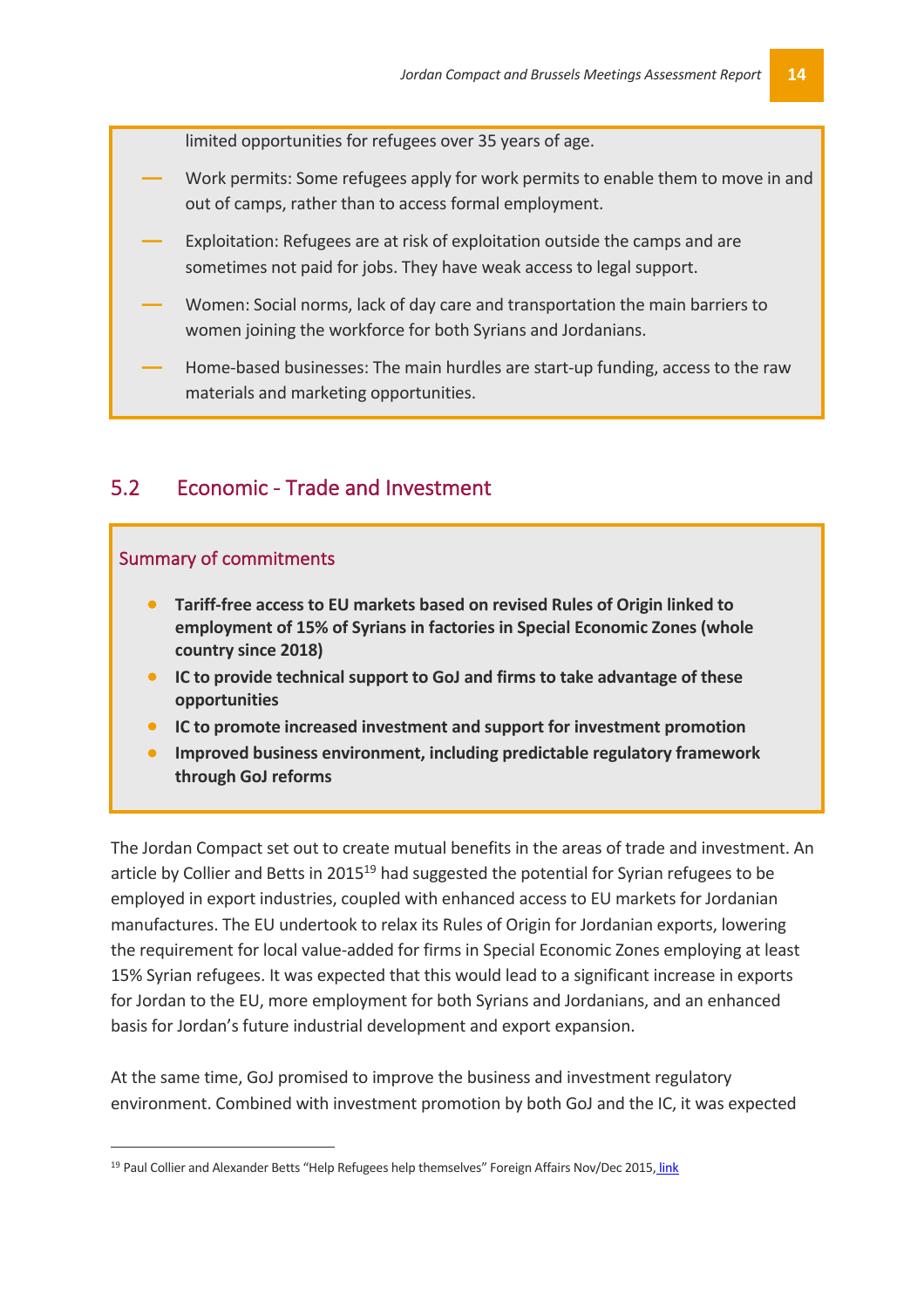that this would encourage an increase in foreign and local investment in Jordan, potentially leading to economic growth and the creation of hundreds of thousands of job opportunities for Jordanians and Syrians.

#### Achievements: What has gone well?

EU commitments on Rules of Origin and trade access were delivered in 2016, initially to firms in the 18 Special Economic Zones, and now covering the whole of Jordan following enhancements in 2018. GoJ has made progress in reforming the business environment, including competitiveness and investment law, ownership and fiscal reforms. As of February 2019, 16 companies have applied for registration to export under the new Rules of Origin and 13 were approved. Collectively, these have over 1,000 employees, 28% of whom are Syrians. Donors have provided support for capacity building programmes for the private sector, as well as for the government.

GoJ has undertaken business environment reforms, leading to an increase in Jordan's ranking in the Doing Business Index from 118/190 in 2016 to 103/190 in 2017, although this fell back slightly to 104/190 in 2018. GoJ has organized the Firm-Level Assistance Coordination Group to align donor-funded and implemented activities that provide direct technical support to Jordan's manufacturing community. The IC has undertaken various initiatives to promote trade with, and investment in, Jordan. The most ambitious of these is the London Initiative, led by the UK Government, which was launched in February 2019 and has the potential to enhance investment and private sector growth over its projected five-year life.

#### Where could things have been better?

Despite these initiatives and good intentions, the trade and employment impact from relaxed Rules of Origin and enhanced EU market access has been very limited - 1,019 total jobs and 281 Syrian jobs created and  $\epsilon$ 19.2 million<sup>20</sup> in exports since July 2016 - in the context of the total exports of goods to the EU from Jordan of  $\epsilon$ 0.4 billion in 2017<sup>21</sup>. This is because the Rules of Origin initiative did not adequately take into account the lack of interest of some Syrians to work in manufacturing, constraints on employment of Syrians in factories and the capacity of firms to meet the quality and marketing standards required for exports to Europe. Several factories noted the difficulties they had finding Syrian refugees to work in manufacturing and many indicated a high turnover rate among Syrian refugees. Refugees need better incentives to seek formal employment, including flexible work hours, transportation and day-care facilities. Many Jordanian factories are SMEs and family-run businesses and the cost is too high for these businesses to scale-up the quality and quantity of production required to be competitive in the European market. The latest agreement on Rules of Origin in December

 <sup>20</sup> MOPIC reporting February 2019

<sup>21</sup> Source: EC Trade Report, http://ec.europa.eu/trade/policy/countries-and-regions/countries/jordan/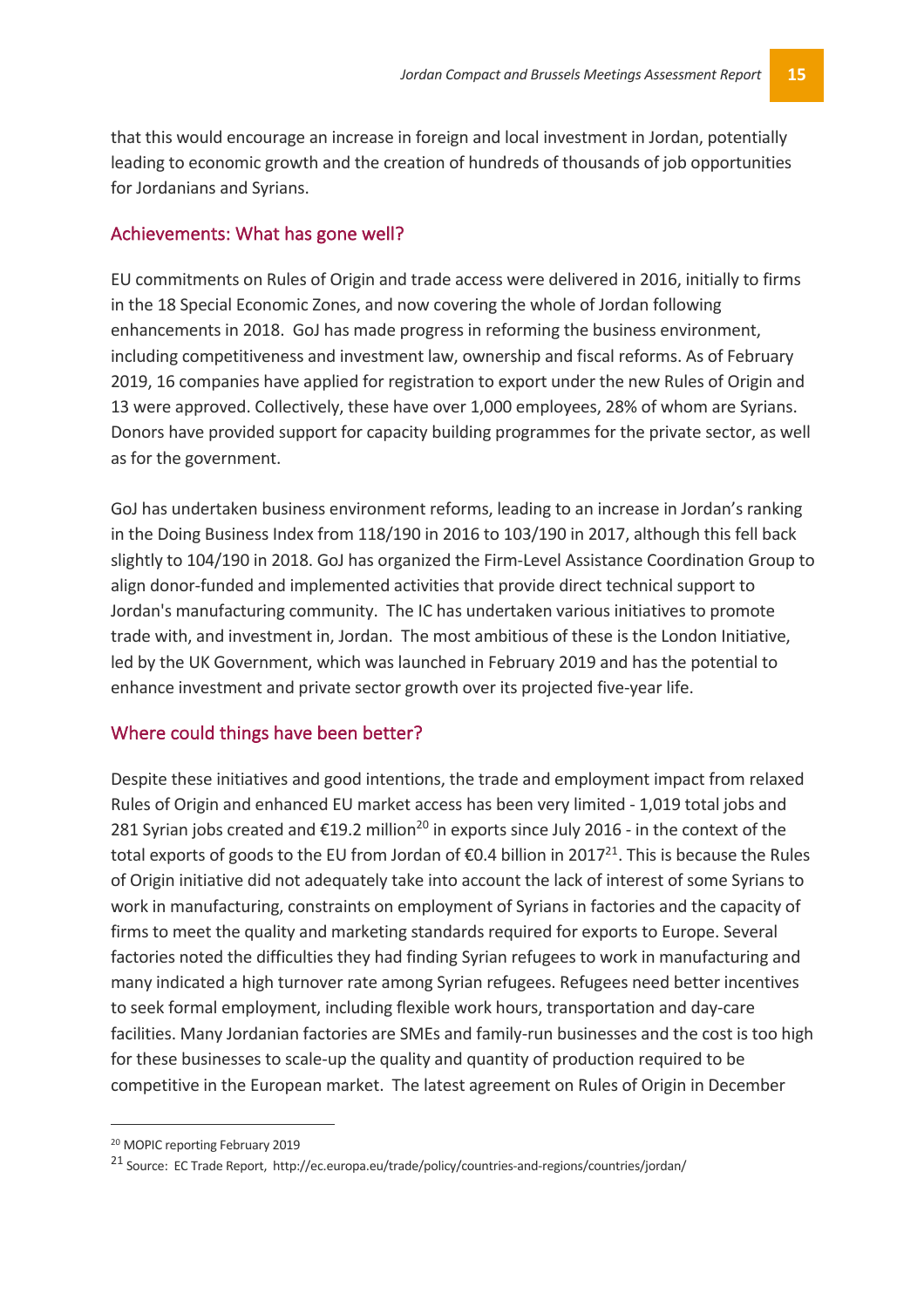2018 specified a target of 60,000 active work permits, after which the benefits of the scheme would be available to all companies in Jordan, irrespective of Syrian employment. This approach maintains a focus on the figure for work permits, which is not an accurate measure of job opportunities.

Despite efforts to link Syrians to employment opportunities, willing refugees still find it hard to find employment in factories, while factories find it difficult to find and retain Syrian employees and prefer to hire contract migrant labour. For Syrian women who come from agricultural areas of Syria, manufacturing work is unfamiliar, and it is uncommon for women to work outside the home. Women have found it particularly difficult to work in Special Economic Zones, which have a poor public reputation for working conditions<sup>22</sup>. They may benefit from the extension of the scheme to the country as a whole, if this leads to opportunities for decent work that are more accessible to their homes.

Finally, timescales for impact were very optimistic. If the scheme is to be successful, donor support is needed either to support new entrants in the market, or to help existing companies to meet quality standards and to develop marketing strategies. This firm-level support is needed within a longer-term perspective of at least ten years. Various schemes are under development in this regard and donor co-ordination will be required to prevent programming overlap.

Foreign investment remains low (\$1.7 billion in 2017) and has not risen for the past three years, exacerbated by the regional political and economic turmoil. Initial data suggests levels fell in 2018. There are continuing weaknesses in the business regulatory environment, which are now being addressed under a five-year reform plan that the GoJ has been developing with support from the World Bank, and which provides a basis for future monitoring of actions.

Overall export levels have also stagnated, although there has been a small increase in exports to Europe. The garments sector has significant potential for regional exports, but it is important to consider whether Jordan's comparative advantage lies in manufacturing. Jordan cannot generally compete on cost for manufacturing and needs to explore niche products. The London Initiative has a strong focus on service sectors, which seem more likely to attract investment and new jobs. If these are to add to employment opportunities for Syrian refugees, it will be important to ensure that firms in these sectors offer decent work for all, which is also open to Syrians.

 $\overline{a}$ 

<sup>&</sup>lt;sup>22</sup> Fafo, The living conditions of Syrian refugees in Jordan, 2019, link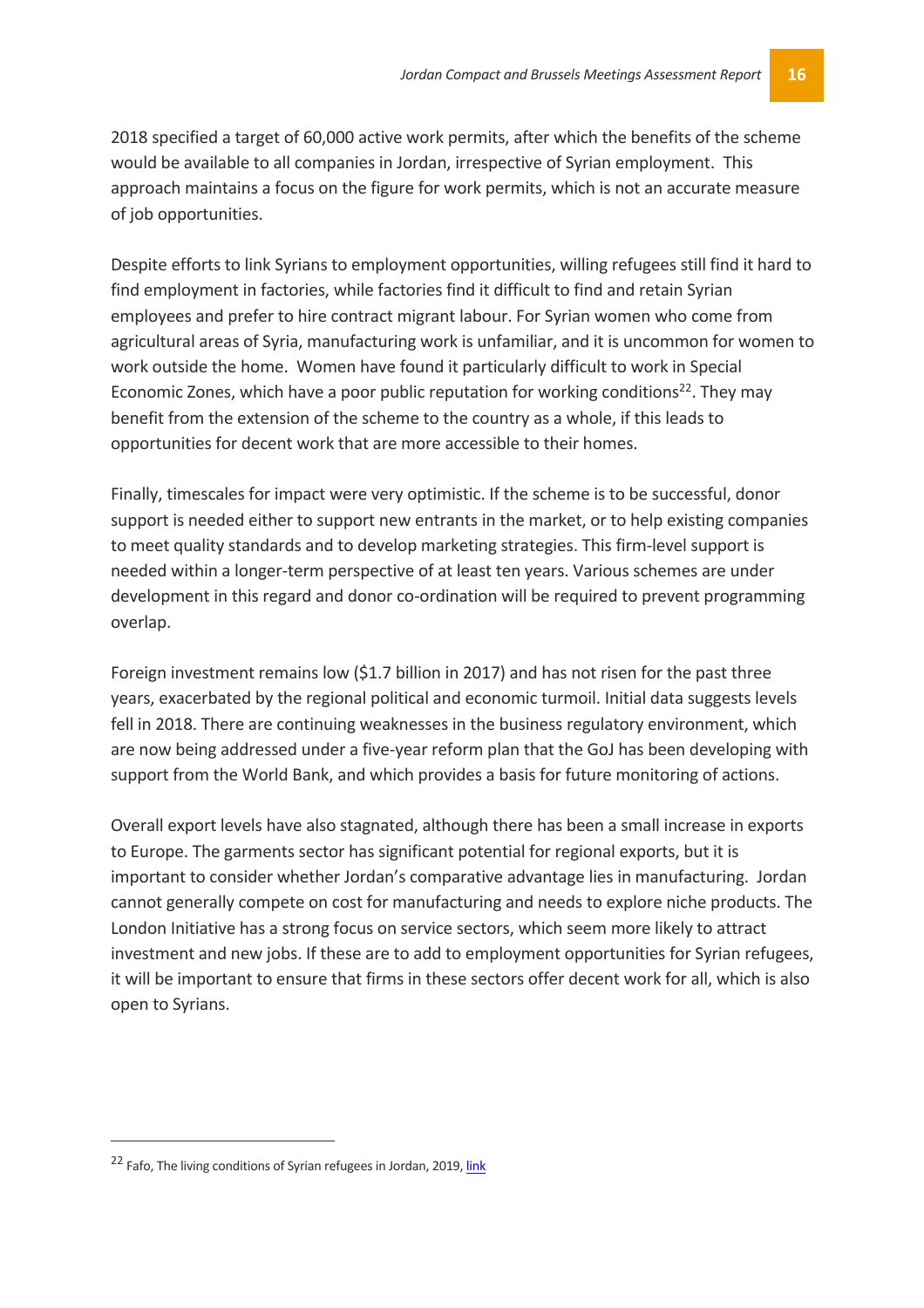#### 5.3 Social - Education

#### Summary of commitments

- **Increased Syrian enrolment in formal education, with free public education provided to at least 140,000 Syrian children in 2016 and 190,000 at the end of 2017. (These targets overestimated the number of Syrian children and have been revised downwards).**
- **Opportunities for free certified education for every child to achieve the ambition of all Syrian children in education**
- **Predictable, multiyear funding and technical support from IC**

Education has been a pillar of the Jordan Compact process over the last three years. It was recognised early on that providing universal education for Syrian refugees would require substantial financial support. This also provided opportunities to strengthen the overall Jordanian education system for the benefit of both Jordanians and Syrians. The aim was for enrolment and quality of education to be increased, leading to improvement in skills and learning outcomes of students and improved job opportunities for all communities. This would also require measures to tackle violent behaviour in schools, to reduce dropout levels, and to improve the quality of education. IC also promised investment in school facilities and expansion of infrastructure (number of schools) to reduce overcrowding and improve access and equity. For individuals, educational achievement leads potentially to employment opportunities and positive impact on the community by decreasing rates of child labour and early marriage.

#### Achievements: What has gone well?

The Education Strategic Plan and Common Results Framework, which are both in line with the Human Resource Development Strategy, were prepared which are inclusive of not only Syrian refugees, but also other vulnerable residents in host communities. Syrian children have been allowed to enrol in school, even when they do not have identification. As at June 2018, 129,809 Syrian children were enrolled in school, against a target of 130,000<sup>23</sup> (99.9% met). This has risen in the 2018-19 school year to  $134,121^{24}$ , an increase of 3.3%. 204 double shift schools opened in 2018<sup>25</sup> for Syrian pupils to improve access to education. In collaboration with its partners, the Ministry of Education launched its catch-up and dropout programmes, where out-of-school students can access non-formal education, and which serve as a pathway to certification. 40% of those enrolled graduated from the catch-up programme. There is a

 <sup>23</sup> Ministry of Education, Common Results Framework

<sup>24</sup> Jordan Response Plan 2019, link

<sup>&</sup>lt;sup>25</sup> Ministry of Education and MOPIC. Education Common Results Framework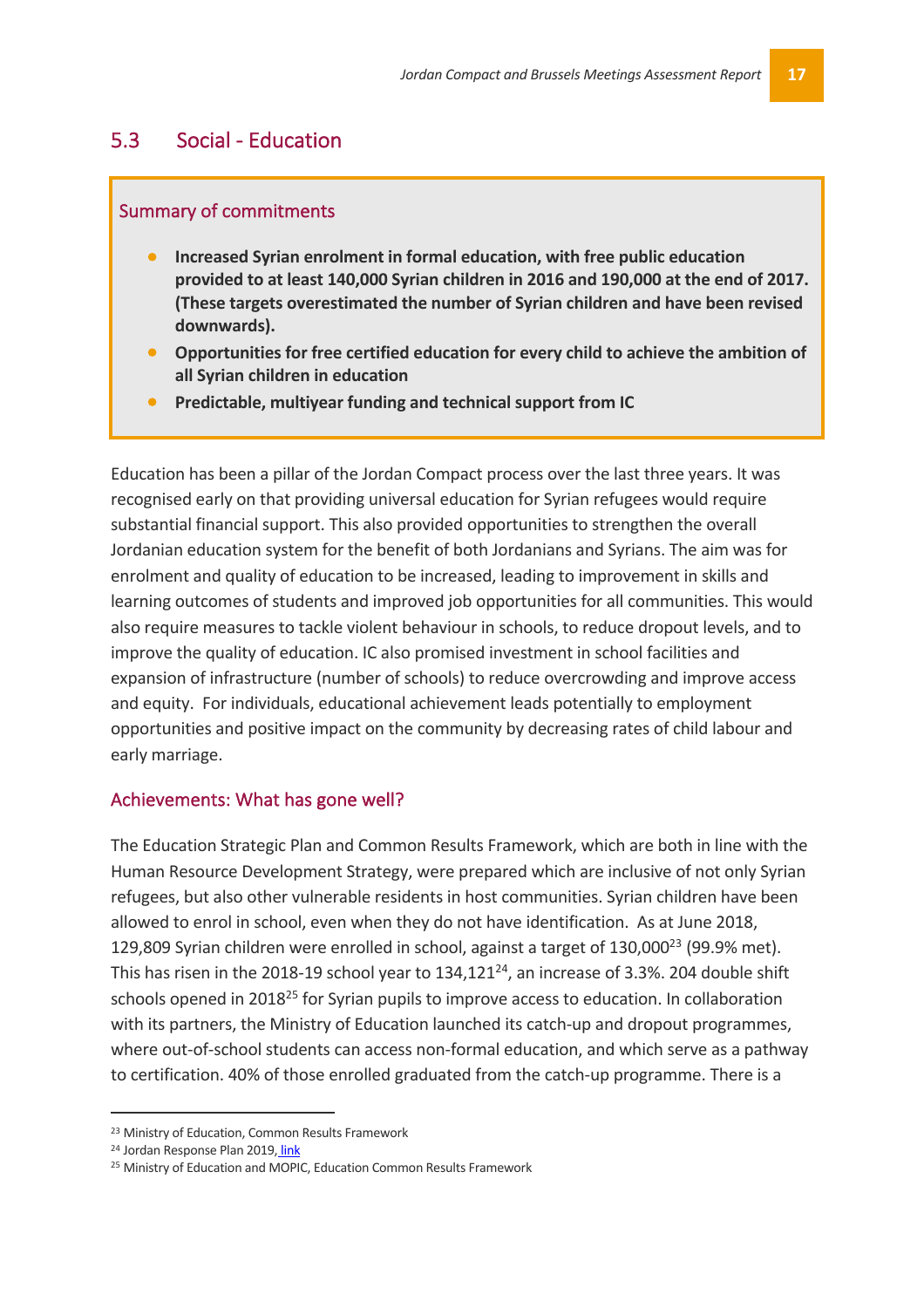gender balance of enrolled children in early childhood, primary and secondary schools, both in camps and host communities.

Over the past year, four new schools were constructed in camps, and new teachers and administrative staff were appointed in order to reduce the overcrowding of classrooms and improve teacher-pupil ratios. This aimed to achieve increased access and a better quality of education and was in line with the birth rate in the camps. From 1,320 teachers and 200 administrators in camp schools in year 2017-18, the number increased to 1,501 teachers and 219 administrators in schools and 114 teachers and 11 administrators in kindergartens in 2018-19. The EU Regional Trust Fund in response to the Syrian crisis currently funds the increased number of staff<sup>26</sup>. As at May 2018, 234 "Makani centres", providing informal (life skills) education, have supported 101,000 children (52% Syrians, 44% Jordanians, 4% others) in 235 locations. Currently, the number of centres has been reduced as a result of shortage of funding.<sup>27</sup>

MoE with partner support have implemented a national programme to end violence in schools, which has resulted in documented decreases in violence by teachers and administrators over the past five years. Physical violence dropped from 23% in 2014-2015 to 17% in 2016-2017, and verbal violence dropped from 34% to 24% in 2017-2018.<sup>28</sup>

Sustainability of funding for schools in camps and school shifts in host communities instituted in response to the Syria crisis is being addressed through a multi-donor account, which is increasing overall funding to the education sector. Donors have also supported education in camps and provided technical support to the MoE. In the refugee camps, there are currently, 32 schools in Za'atari camp, 4 in the Emirati camp and 15 in the Azraq camp.<sup>29</sup>

#### Where could things have been better?

Providing education for Syrian refugees has placed considerable pressure on the national education system and has halted previous efforts for reform. GoJ has not had adequate infrastructure to address the expansion of the system and it has had to open additional double shift schools to meet these needs, which has had an impact on the quality of education. These challenges will have long-term effects. Current systems do not allow these impacts to be fully quantified and need further support.

The focus has been on enrolment, which has been very positive at the primary school level, but there is very low participation above Grade 10. Age-specific enrolment rates for Syrian

<sup>&</sup>lt;sup>26</sup> Action Document for the EU Regional Trust Fund in Response to the Syrian crisis Operational Board, link <sup>27</sup> Ibid

<sup>28</sup> Ministry of Education, Online Survey results 2018

<sup>&</sup>lt;sup>29</sup> Action Document for the EU Regional Trust Fund in Response to the Syrian crisis to be used for the decisions of the Operational Board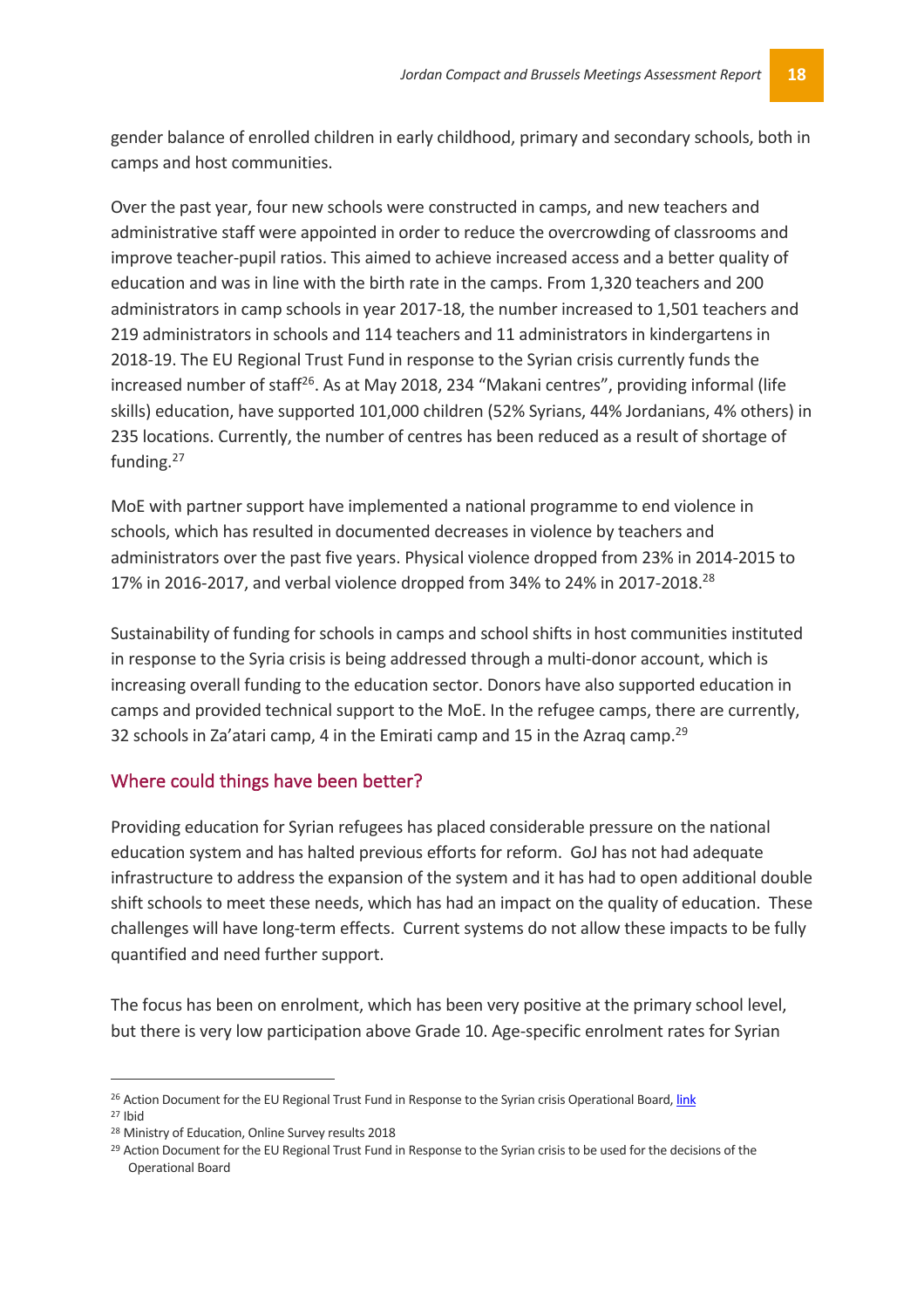refugees in 2017 ranged from 99% of under-11s, to 48% of 15 year olds and 15% of 16 year olds30. Donor funds have not been fully aligned to national educational priorities and vulnerability status. The long-term future of two-shift schools is unclear, given concerns over shorter lessons and overcrowded classes. Little progress has been made on school construction and expansion. Quality of education remains a challenge and is not yet being well measured. Violence in schools remains high, although it has been reducing significantly. There are problems with insufficient and under-qualified teachers.

Dropouts are due to transportation issues, family reliance on child labour, and low perception of the quality of schooling, with boys also reportedly dropping out due to violence (harassment and bullying) and girls due to early marriage. Dropout numbers need to be monitored accurately by the MoE to ensure a fair picture of the net numbers of children enrolled. Double shifting has negative impacts for those in the second shift, primarily Syrian refugees in host communities. In some schools where Syrian children go to the evening shift, parents fear for girls returning home after later classes. In other schools, boys go to later classes and parents in beneficiary feedback sessions complained of lower quality of education. There has been limited focus on disabilities in the education sector and it is currently not possible to know how many disabled children are out of school.

Overall youth engagement is low, with 29% of 15-24 year olds "Not in Education, Employment or Training" (NEET) in 2015<sup>31</sup>, which was amongst the highest in the world. This is particularly acute for young women, for whom the figure is 44%, and the data provides evidence that many girls are graduating from schools and colleges but not then entering the labour market. This has not been adequately addressed under either the livelihoods or education sectors.

The percentage of children experiencing verbal or physical violence in schools has shown steady and considerable decline. However, boys continue to experience rates of violence high above the rate for girls, a factor that contributes to the drop out of adolescent boys.

#### Beneficiary feedback on Education

Key Achievement:

- The Government of Jordan has established a number of schools for all educational stages inside and outside camps, including kindergartens.
- Increasing access through double shift schools.

<sup>30</sup> Fafo, The living conditions of Syrian refugees in Jordan, 2019, link

<sup>&</sup>lt;sup>31</sup> ILO, "School to work transition", 2015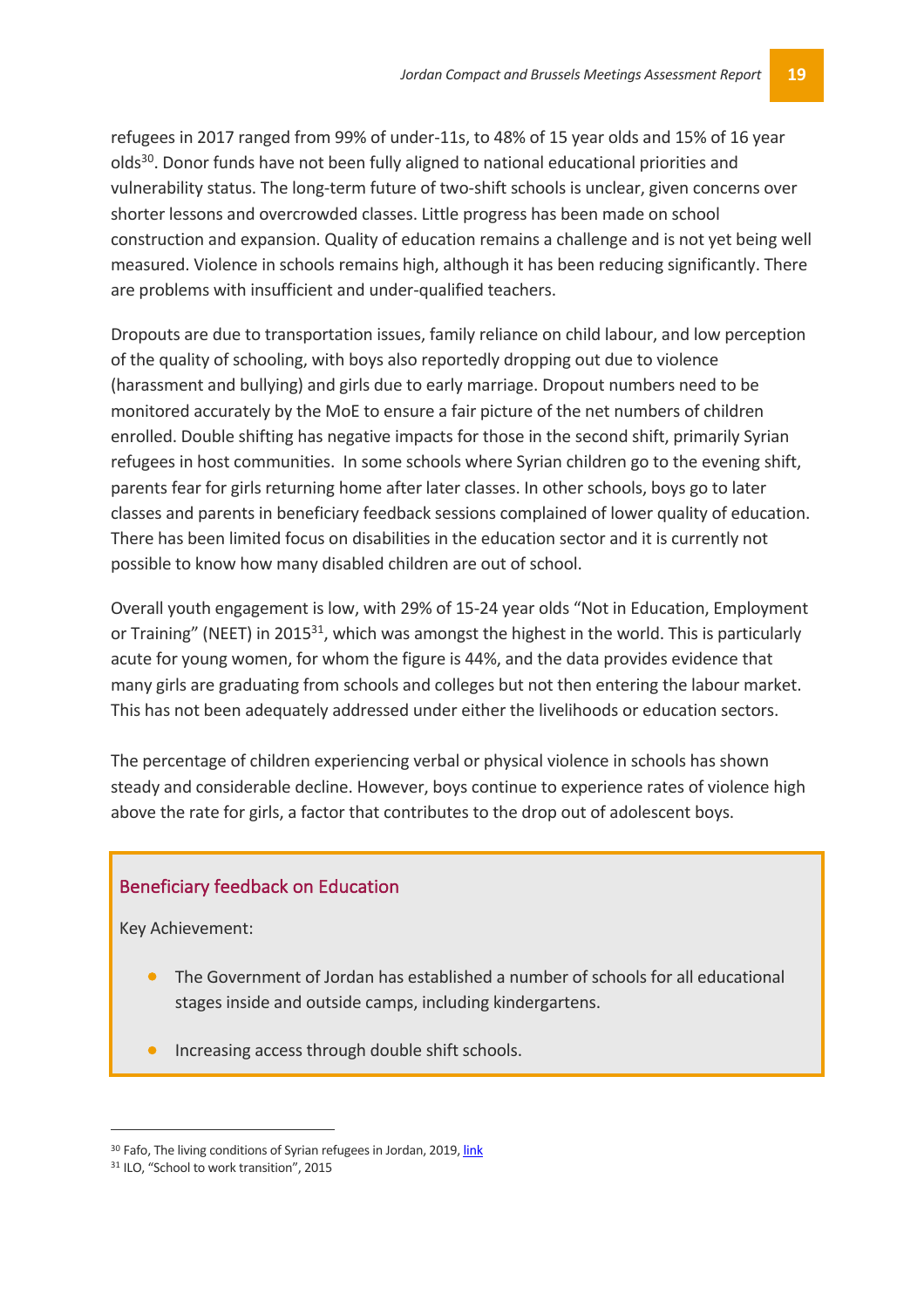Ongoing Challenges:

- **―** Access: Principals sometimes refuse to register Syrian students in schools.
- **―** Qualifications: Fear that Jordanian certificates may not be recognized in Syria.
- **―** Quality of education: Some teachers in camps are inexperienced.
- **―** Classrooms: Classrooms are overcrowded and sometimes lack heating and sanitation.
- **―** Double shift school system: Children attending the afternoon shift have shorter shifts (2 to 5pm), and they do not get recess or time to eat.
- **―** Bullying: Bullying in schools was reported as a problem, especially between Syrian and Jordanian students.

#### 5.4 Social - Health

#### Summary of commitments

- **Provide Syrian refugees with equitable access to national health care systems**
- **Apply best practices and lessons learnt from other sectors (especially education) to the health sector**

Health has featured in the Compact since the Brussels II conference, reflecting its high importance to both Jordanians and Syrians. The aim of GoJ has been to provide Syrians with access to the national health care system to improve their health outcomes and at the same time strengthen health services for all. This also provides the opportunity to review the public health system and develop a long term strategy which will make health services more consistent, equitable and focused on priority needs, to ensure better health outcomes. The IC and GoJ agree that applying best practices from education and social protection will improve health system efficiency and outcomes.

#### Achievements: What has gone well?

Jordan has strong primary health services. Issuing of MoI cards opened access for Syrian refugees to affordable healthcare through the public system. 87% of Syrian refugees who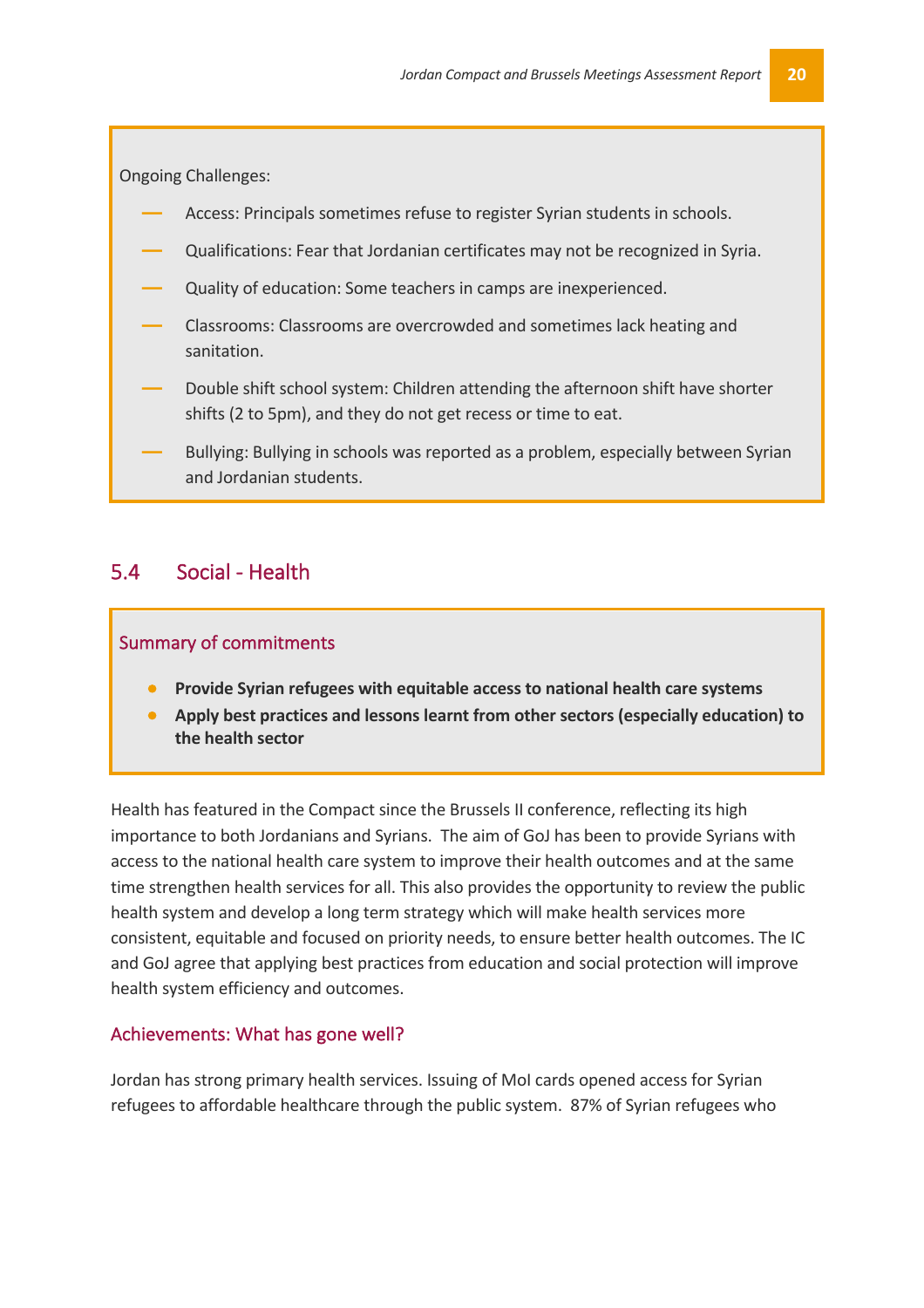received consultations for acute illness were "very" or "rather" satisfied with the health care they received<sup>32</sup>. Some health outcomes are improving. Anaemia in children, for example, fell from 12.6% in 2012 to 10.5% in 2017, while the equivalent figures for women were 7.3% and 6.7%, with Syrians only just above national averages $^{33}$ .

Gender disaggregated data is generally available. Indicators of maternal health indicate a strong performance of the health system for women. The percentage of women receiving antenatal care from a skilled provider was above 95% in 2018 for both Jordanian and Syrian women.<sup>34</sup> Women in refugee camps, however, complained about a lack of female doctors.

Donors are well organised in the health sector. The creation of a multi-donor account modelled on the education account is a positive measure and response to the commitment of learning lessons between sectors. New donors are coming in to support the multi-donor account. The EU's funding of the costs of "vaccinations for all" will free budget for the GoJ to fund other priorities. Inclusion of health in the last Brussels conference was a positive development.

#### Where could things have been better?

The introduction of a health policy in February 2018 that required Syrians to pay 80% of the non-Jordanians' rate<sup>35</sup> has had a significant impact on their access to health, and led to negative coping mechanisms. It led to at least a tripling of costs at point of use in the public system, and an increase in out of pocket expenditure. The proportion of Syrians needing health services in the previous month who sought them in the public sector fell from 78% in 2016 to 45% in 2018.<sup>36</sup> First visits to GoJ hospitals by Syrians fell from 28% in 2016 to 14% in 2018 and second visits from 57% in 2016 to 9% in 2018. <sup>37</sup> It is expected that GoJ will reverse this policy in 2019, subject to donors providing adequate financing.

The IC has responded by providing more healthcare through NGOs, but the strengthening of parallel structures for health assistance (covering 50% of Syrians) has created unsustainable mechanisms, which do not support national health systems. The system is very fragmented, with a large number and variety of providers. Access varies significantly between regions. MoH data only covers people accessing public health structures. It is estimated that 40% of people use public health and 60% use private health facilities and therefore MoH data is not representative. There is a lack of data on private health.

<sup>32</sup> Fafo, The living conditions of Syrian refugees in Jordan, 2019, link, NB This was undertaken prior to the policy change that increased the cost of healthcare to Syrian refugees in February 2018 33 Department of Statistics 2012. Jordan Population and Family Health Survey 2012; Department of Statistics 2018. Jordan

Population and Family Health Survey 2017-2018

<sup>34</sup> Ibid

<sup>&</sup>lt;sup>35</sup> They were previously paying 20% of the non-insured Jordanian rate.

<sup>36</sup> Awaiting publication of UNHCR 2018 data

<sup>&</sup>lt;sup>37</sup> Awaiting publication of UNHCR 2018 data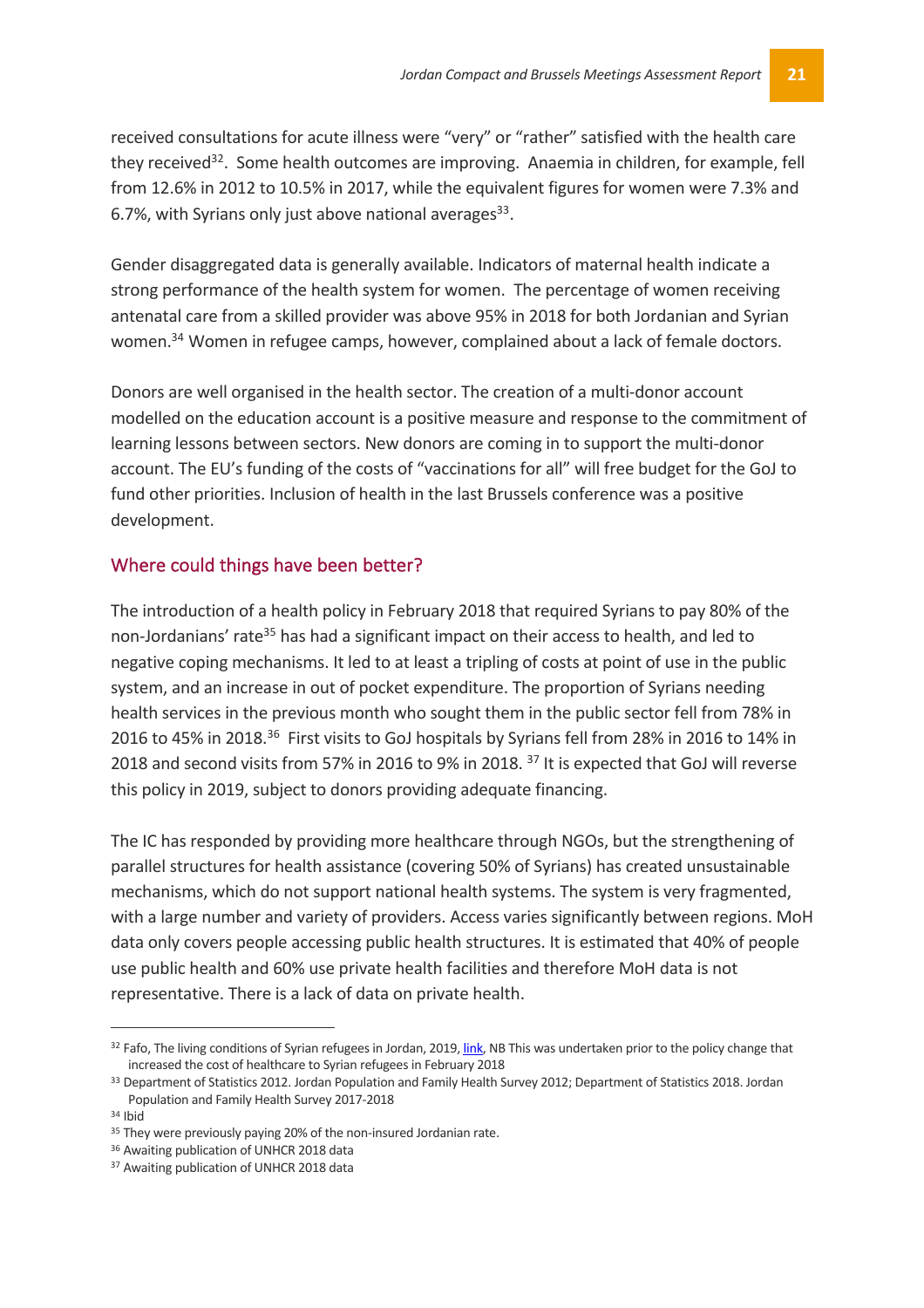A strategy on health that covers both insured and non-insured Jordanians and foreigners is needed. Agreement on what the package for basic insurance should look like has been cited as potential for positive development and step towards universal health coverage. Funding is currently skewed towards emergency assistance. Non-communicable diseases and other primary causes of death are underfunded. Some secondary and tertiary services are available, although disability and mental health have been identified as gaps. Vested interests discourage information sharing among clinics and health providers, making prospects for developing an integrated health strategy very challenging.

#### Beneficiary feedback on Health

Key Achievements:

- The increase in numbers of refugees with MoI cards has facilitated significantly better access to healthcare.
- The National Vaccination program includes Syrian children.
- The motherhood and childhood centres have been particularly effective. Refugees are provided with health education and awareness raising through these centres.

Ongoing Challenges:

- **―** Access: In host communities, getting MoI cards increased access to healthcare for Syrian refugees, but a change in policy in February 2018 made the cost prohibitive, leading to refugees not seeking care and using pharmacies and other private sector facilities for diagnosis and treatment.
- **―** Disabled and Elderly People: Issues with access to health facilities for the disabled and the elderly were reported in camps and host communities.
- **―** Staff and medication: In both Azraq and Za'atari camps, people reported a lack of doctors and medication as key challenges.

#### 5.5 Social - Social Protection

#### Summary of commitments

- **Social protection was highlighted as a sector to address in Brussels II**
- **IC and GOJ to maximise use of cash support as an efficient and effective modality**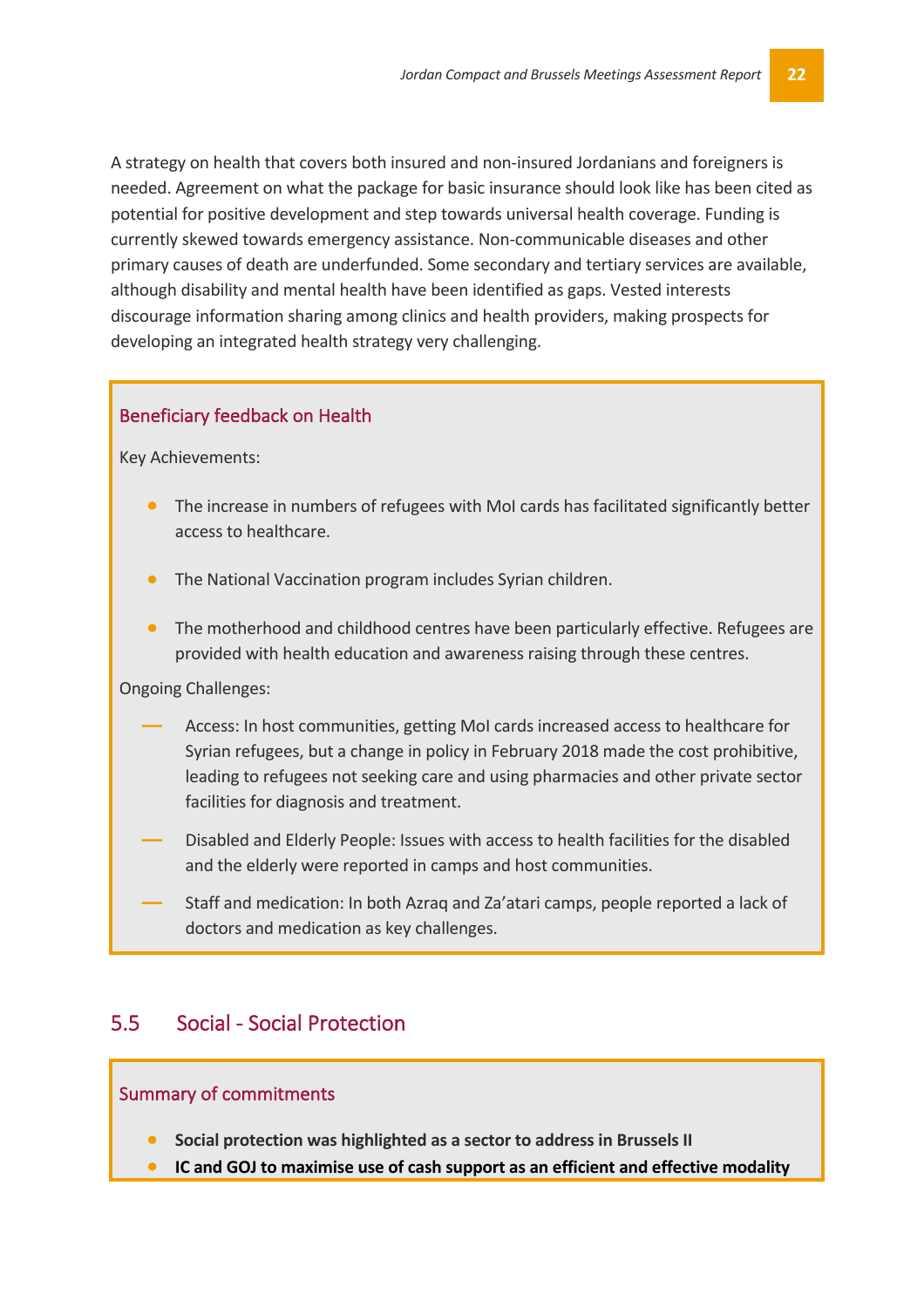• **This sector also encompasses significant gender issues related to child marriage, women's vulnerability and violence against women** 

A focus on poverty and vulnerability is intended to meet the needs of the most marginalised members of both Jordanian and Syrian communities. Cash support is expected to lead to reduced levels of poverty and enable greater resilience.

#### Achievements: What has gone well?

The JRP (2018-20) notes that monthly, multipurpose cash assistance programming reached an average of 143,000 Syrian refugees and 5,800 Jordanians per month (with 87% of recipients being women and children), while 18,225 Syrian households received non-food item kits. In addition, cash and vouchers for food from the World Food Programme reach over 500,000 beneficiaries. Vulnerability assessments are regularly undertaken for both the Syrian refugees (by UNHCR) and for Jordanian populations (by the Ministry of Social Development). GoJ is expanding the National Aid Fund with World Bank support with an extra 25,000 households targeted in 2019 and an overall goal of 178,000 households to be reached. UN agencies and NGOs have expanded cash programming with donor support to provide wide coverage of Syrian refugees. Multi-purpose cash programmes are generally well co-ordinated, but there is poor co-ordination between the major UNHCR and WFP programmes.

#### Where could things have been better?

There are two parallel social protection systems in operation, for Jordanians and Syrian refugees, with different vulnerability assessments and benefits packages. Further planning is needed to ensure sustainable support to all vulnerable people in the long term. Child marriage amongst Syrians is a significant social problem. The level of child marriage amongst 14-yearold Syrians girls in 2018 was 14%<sup>38</sup>. The rate of 15-19 year old girls and young women that have given birth or are pregnant was 4.5% in Jordan in 2012, but has risen to 5.3% in 2018, with Jordanians falling to 3.1%, but Syrians at 27.8%<sup>39</sup>. These issues are being highlighted by civil society, but there is no suitable forum for Jordanian NGOs to express their views.

Levels of violence against women, including sexual harassment and domestic abuse, are high by international standards. In 2012, the percentage of women reporting violence in their lifetime was 34.3% and in the last 12 months was 12.6%.<sup>40</sup> More men need to be engaged in addressing this issue.

<sup>38</sup> Fafo, The living conditions of Syrian refugees in Jordan, 2019, link

<sup>39</sup> Department of Statistics 2012. Jordan Population and Family Health Survey 2012; Department of Statistics 2018. Jordan Population and Family Health Survey 2017-2018

<sup>40</sup> Source: Demographic and Health Survey 2012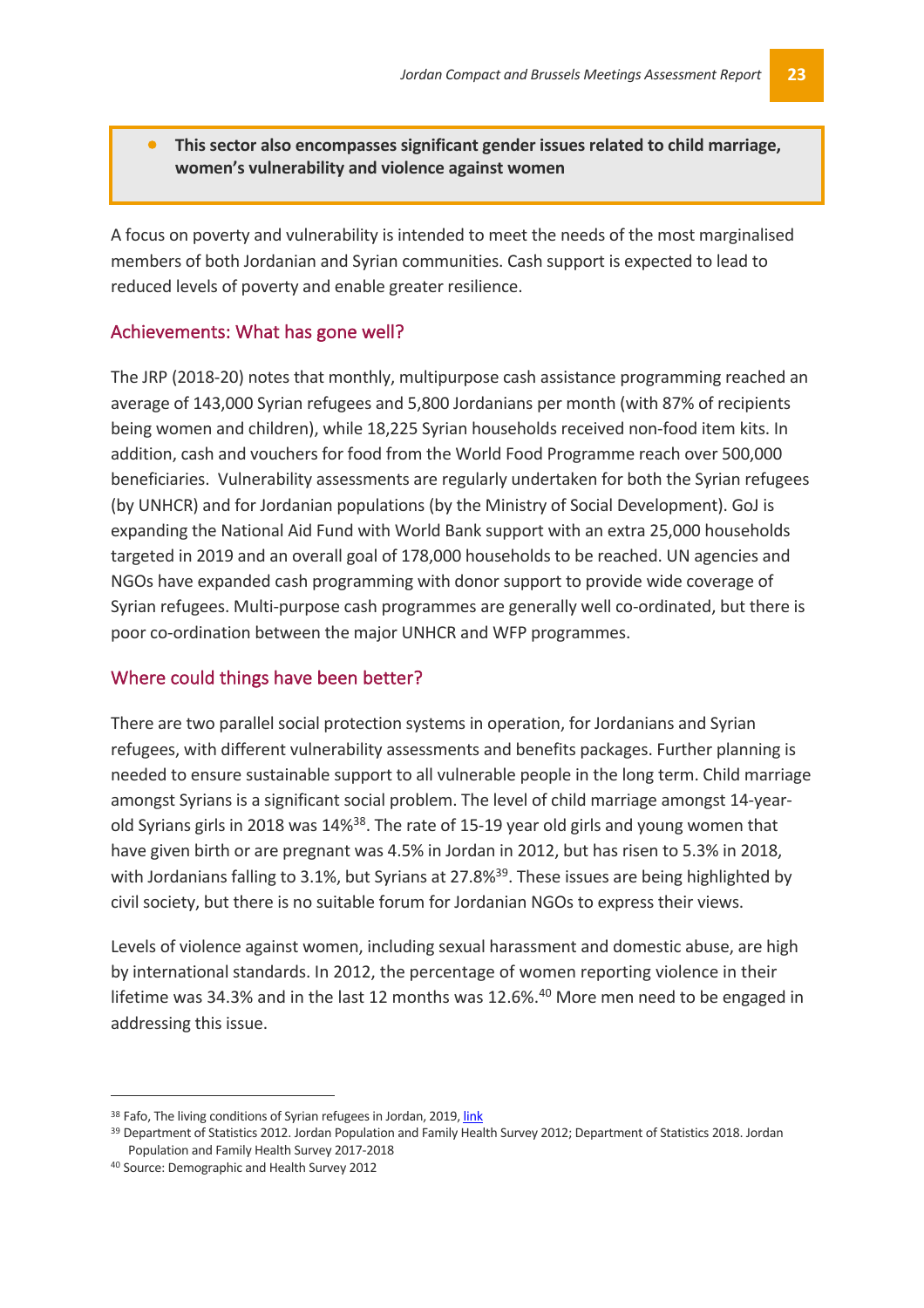Comparisons on poverty and vulnerability between Syrians and Jordanians are difficult due to different systems of assessment and data discrepancies. Recent surveys (Labour Market Survey and Household Income and Expenditure Survey) now exist covering both Syrians and Jordanians, which will allow the creation of a national poverty line. 96% of Syrian households were classified as highly or severely vulnerable in 2017 - up from 92% in 2014<sup>41</sup>, in part driven by rising levels of debt. Social security enrolment of Syrians is very low.

#### Beneficiary feedback on Social protection

Key Achievements:

- The social environment in Jordan has been safe for refugees in host communities.
- Awareness programmes have had an impact, with women and children feeling more empowered to stand up for their rights.

Ongoing Challenges:

- **―** Debt: Refugees reported falling into debt and using negative coping mechanisms, such as selling food to pay for healthcare, child marriage and begging.
- **―** Gender based violence: Cases of violence against women for both Jordanians and Syrians are significant and under-reported
- **―** Social cohesion: Social tension is higher in areas with poor infrastructure, limited access to public services or limited employment opportunities.

#### 5.6 Protection

#### Summary of commitments

- **GoJ to expand registration and regularisation of Syrian refugees to achieve comprehensive registration**
- **GOJ facilitating returns that are consistent with International Humanitarian Law and the principle of non-refoulement**
- **GoJ to provide necessary documentation to Syrian refugees**
- **IC to provide increased resettlement and pathways to third countries**

 <sup>41</sup> UNHCR (Online data)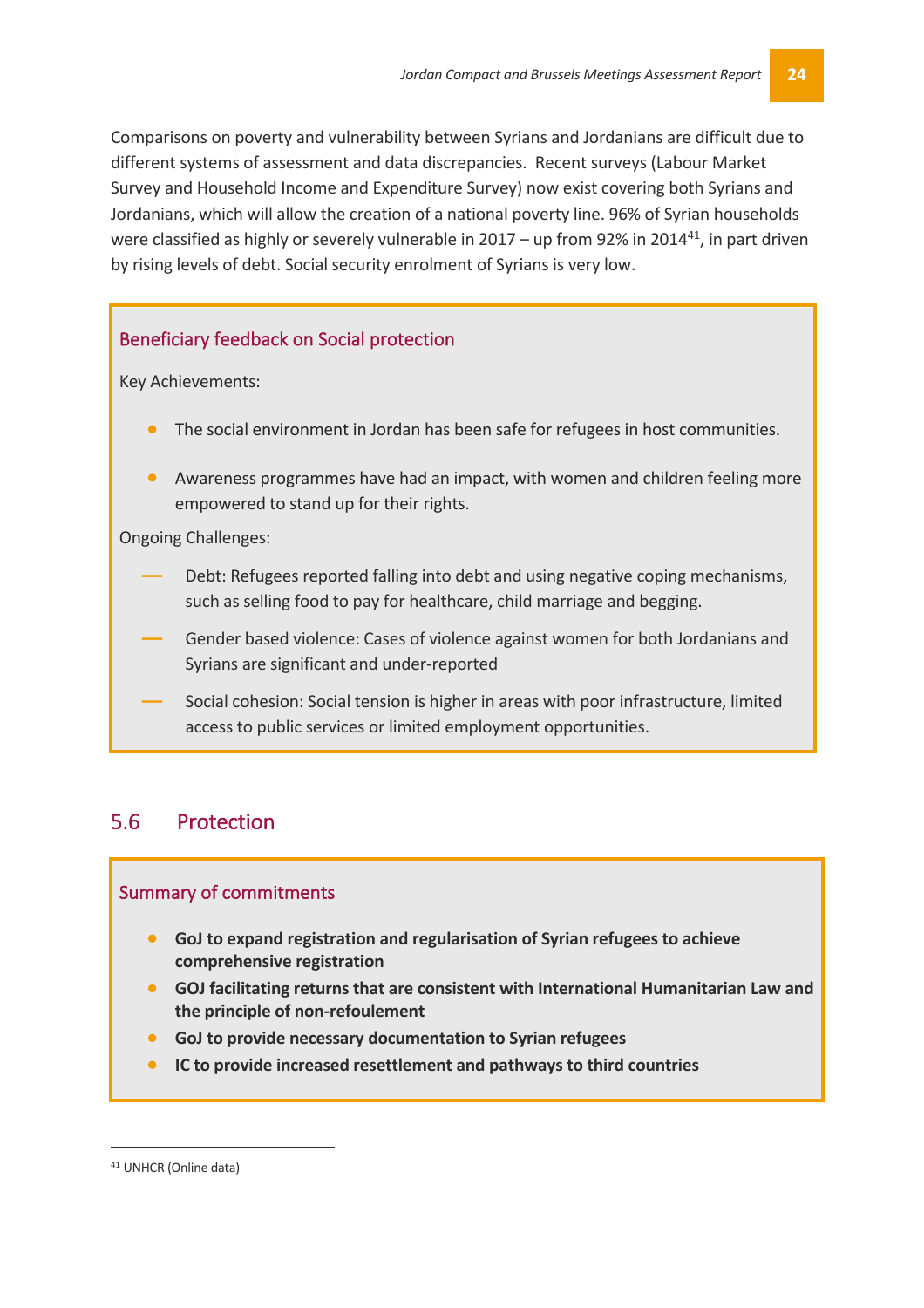Protection of refugees is at the core of the Jordan Compact. Registration has been designed to extend protection to Syrian refugees by establishing their legal status and provide a pathway to employment. The provision of documentation was prioritised to allow Syrians to return to Syria at the appropriate time when conditions allow.

#### Achievements: What has gone well?

Jordan continues to host large numbers of Syrian refugees, totalling 671,551 in 2018, as registered with UNHCR, up by 3.5% from 655,629 in 2017. GoJ has issued 707,941 MoI identity cards cumulatively by 2018 establishing legal status, up from 472,259 in 2016. This exceeds the registered number of refugees due to some double counting and the registration of 33,000 non-refugees lacking legal papers. A regularisation exercise over the past year has reduced the numbers of unregistered refugees by 33,865 as at January 2019. Documentation has been extensively provided for Syrians including certificates for births, marriages and deaths.

#### Where could things have been better?

Key issues for refugees include shelter and health, which take a high proportion of their disposable income. Female-headed households face additional challenges. Security issues have precedence over protection issues for GoJ in some situations. Regular weekly meetings are held between the Ministry of the Interior and UNHCR to discuss refugee and protection issues, but donors would welcome a broader process of dialogue on protection issues, including sensitive issues which are not widely discussed. UNHCR has adopted a "One refugee" approach, which implies that the needs of refugees from other nationalities should also be recognised on an equal footing with Syrian refugees.

Numbers of refugees need to be re-assessed and confirmed as people fail to claim benefits. This number is believed to be significant. Despite an IC commitment to increase resettlement opportunities, these have been limited and the numbers resettled to third countries have fallen from 17,956 in 2016 to 4,243 in 2018.<sup>42</sup>

Present conditions in Syria are not conducive for voluntary repatriation in safety and dignity. When these conditions have substantially changed, voluntary repatriation could be facilitated through co-ordination between GoJ, UNHCR and the Government of Syria. More opportunities are needed for resettlement in, and other pathways to, third countries.

 <sup>42</sup> UNHCR Resettlement data (Online data)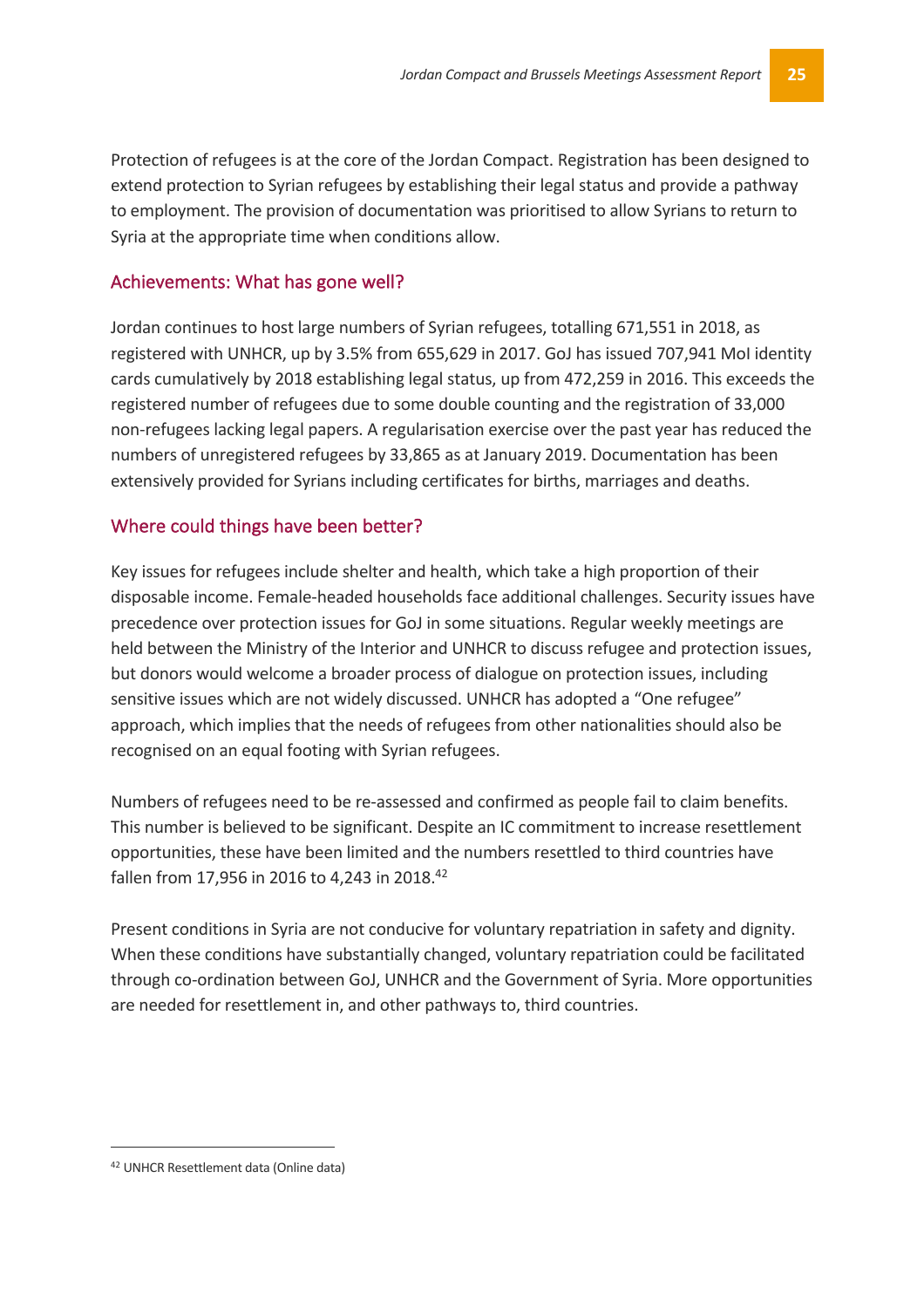#### Beneficiary feedback on Protection

Key Achievements:

- Registration is free and widely available. Most people have MoI cards, which allow Syrians to have work permits and access to health services.
- Documentation for births, deaths and marriages are available.

Ongoing Challenges:

**―** Returns: Refugees reported not intending to go back to Syria because they have nothing to go back to, protection concerns are high, the cost of acquiring documentation at the Syrian embassy is prohibitive, and education qualifications may not be recognised.

#### 5.7 Partnership - Financial support

#### Summary of commitments

- **Financial support to Jordan Response Plan maintained at 2016 level**
- **Macroeconomic support to Jordan to address budgetary and balance of payments challenges**
- **Project funding to meet specific commitments**
- **Macroeconomic support to Jordan to address budgetary and balance of payments challenges**
- **Project funding to meet specific commitments**

Financial support from IC provides support to GoJ budgets to facilitate the provision of services for Syrians and Jordanians and also provides direct assistance to humanitarian and development projects. Sustainable and predictable support from the IC allows a full range of GoJ services for the benefit of both refugee and host communities.

#### Achievements: What has gone well?

Donors have provided high levels of financial support, given Jordan's status as a Middle Income Country, both to refugees and to resilience programmes for Jordanians, at levels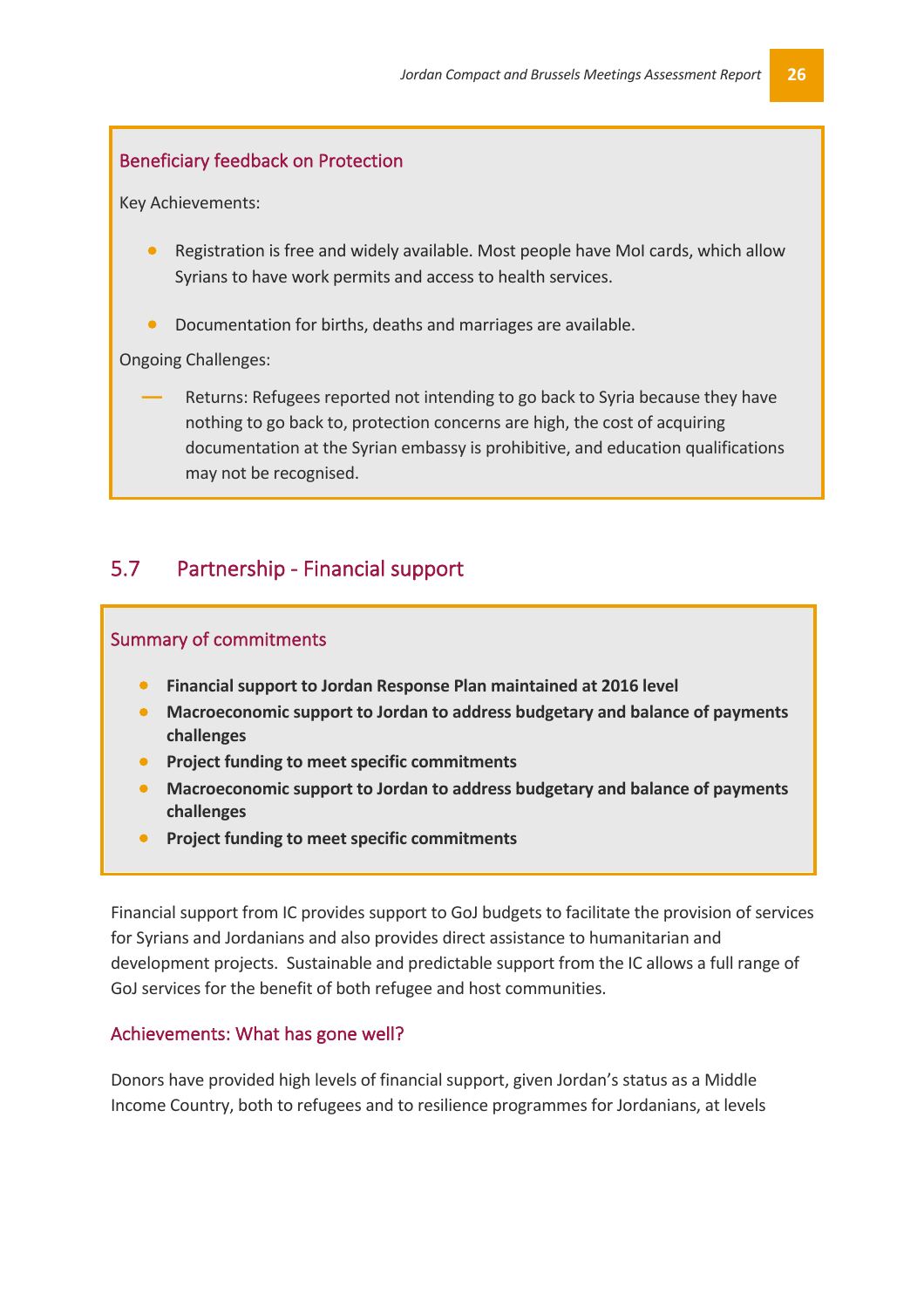moderately above the average funding response to humanitarian appeals worldwide<sup>43</sup>. Increased financing has helped to significantly relieve the pressure on Jordan's resources, while not fully meeting its needs or aspirations. Donor funding, as reported by MOPIC, increased markedly after the 2016 meeting, reaching a peak of \$1.7 billion in 2017. Donor reporting, based on different definitions of pledges and disbursements compared with GoJ, suggests that total disbursements in 2016, 2017 and 2018 exceeded the commitments made by donors. Budget support has grown to \$507 million in 2018, up from \$307 million in 2017.

| <b>Reported JRP (MOPIC) and Donor (Development</b><br>Initiatives) Figures (USD, millions) |          |         |                |  |  |
|--------------------------------------------------------------------------------------------|----------|---------|----------------|--|--|
| <b>JRP data on Grants</b>                                                                  | 2016     | 2017    | 2018           |  |  |
| <b>Budget Support</b>                                                                      | 385.0    | 306.8   | 507.1          |  |  |
| Humanitarian (or Refugee Support)                                                          | 600.6    | 653.7   | 716.7          |  |  |
| Resilience                                                                                 | 646.7    | 758.4   | 362.8          |  |  |
| <b>Total Grants</b>                                                                        | 1,632.3  | 1,718.9 | 1,586.7        |  |  |
| <b>JRP funding requirement</b>                                                             | 2,675.90 | 2,650.0 | 2,483.0        |  |  |
| % Covered by grants                                                                        | 61.0%    | 64.9%   | 63.9%          |  |  |
| <b>Development Initiatives data</b>                                                        | 2016     | 2017    | 2018 (to Sept) |  |  |
| Pledged                                                                                    | 1027     | 482     | 411            |  |  |
| Contributions                                                                              | 1529     | 960     | 721            |  |  |
| Percentage pledges met (%)                                                                 | 148.9    | 199.2   | 175.4          |  |  |

Jordan has undertaken two IMF programmes. In August 2016, Jordan and the IMF agreed to a \$723 million Extended Fund Facility, building on the three-year, \$2.1 billion IMF program that ended in August 2015, with the goal of helping Jordan correct budgetary and balance of payments imbalances. Jordan has benefitted from a range of Macroeconomic Financial Assistance not linked to the Syria Crisis. The IMF mission to Jordan in 2019 made a positive assessment of progress under the current three year Extended Fund Facility arrangement<sup>44</sup>, but has linked its recommendation to the IMF Board for disbursement of a further tranche of support to the provision of additional grant funding from IC. Various pledges were made at the London Initiative and the situation will be reviewed after the Brussels III meeting.

#### Where could things have been better?

Both sets of data (JRP Financial Updates and Development Initiatives Brussels Conference tracking reports) suggest that aid levels have fallen slightly in 2018. JRP data states that funding for the JRP was 64% of target levels in 2018, down from 65% in 2017. JRP figures suggest that resilience funding has fallen by more than half in 2018 (down to \$363 million from \$758m in 2017), while humanitarian and budgetary support have both increased.

<sup>&</sup>lt;sup>43</sup> The average Appeal response in 2018 was 60.5% (see data from OCHA, 2018, link)

<sup>44</sup> IMF Press Release, 19/34, 7 February 2019, link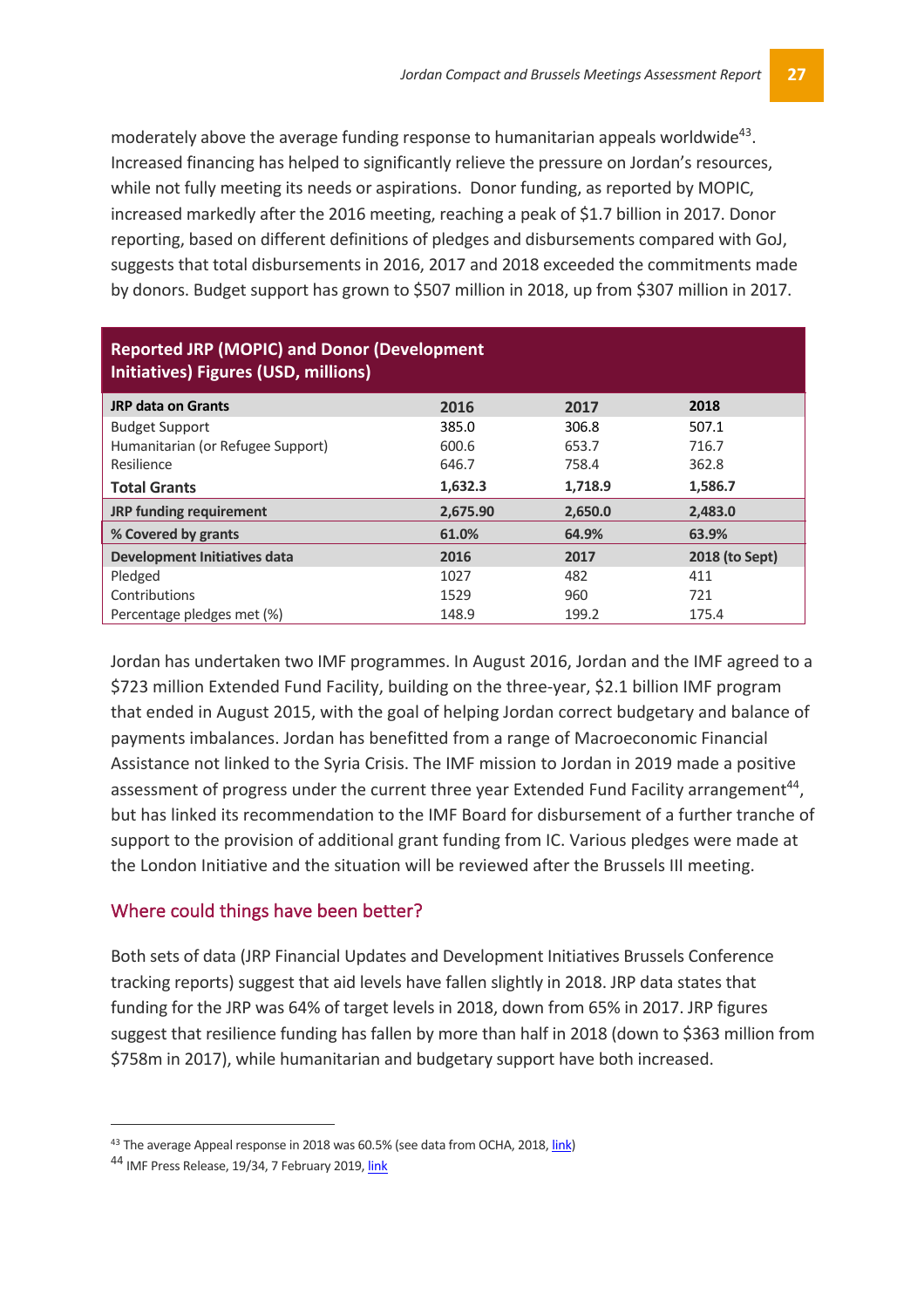Figures in JRP are not consistent with post-Conference pledge monitoring by donors and there are differences around the allocation of funding from multi-year funding and the treatment of bilateral funds channelled through UN programmes.

Very little assistance is targeted to gender programmes, with only 2% of donor assistance going to targeted programmes on gender equality, mainly addressing maternal health<sup>45</sup>. The JORISS<sup>46</sup> system's ability to track financial allocations to programmes focused on increasing women's empowerment was found to be weak in 2017. Project records submitted by implementers are inconsistent with regard to the extent to which they report gender disaggregated results data.

#### 5.8 Partnership - Aid quality and effectiveness

#### Summary of commitments

- **Provide additional resources that are preferably multi-year, inclusive of grants and budget support**
- **Funding should be aligned with Jordan's priorities**
- **Expand the use of national capacities to implement assistance, and purchase national goods and services Identify the best modality to assess progress against commitments**

There is a shared commitment between GoJ and the IC to use resources as effectively as possible and in line with aid effectiveness principles. Use of GoJ systems and alignment to its priorities strengthens local institutions and increases GoJ resilience and long-term capacity. Increased transparency on aid spending leads to easier monitoring and evaluation, mutual learning and adaptive programming. Predictability of funding and multi-year commitments allow the creation of strategies and long term response plans and allows a smooth transition from a humanitarian to a development response. Better coordination of donors and specialisation by sector leads to efficiency and less duplication. Increasing use of multi-donor trust funds and budget support strengthens GoJ leadership and systems.

#### Achievements: What has gone well?

 $\overline{a}$ 

GoJ is in the lead and has promoted donor support and alignment to the Jordan Response Plan. Donor support through the JRP has been high. $47$  There is transparency on aid flows,

<sup>45</sup> Source: UN Women analysis of 2017 JRP Contributions: Briefing note on tracking financing, UN Women, 2018

<sup>46</sup> Jordan Response Information System for the Syria Crisis

<sup>&</sup>lt;sup>47</sup> JRP 2017. JRP Financial Status Report, link, JRP 2018. JRP Financial Status Report, link, OECD DAC Aid at a glance, Jordan, link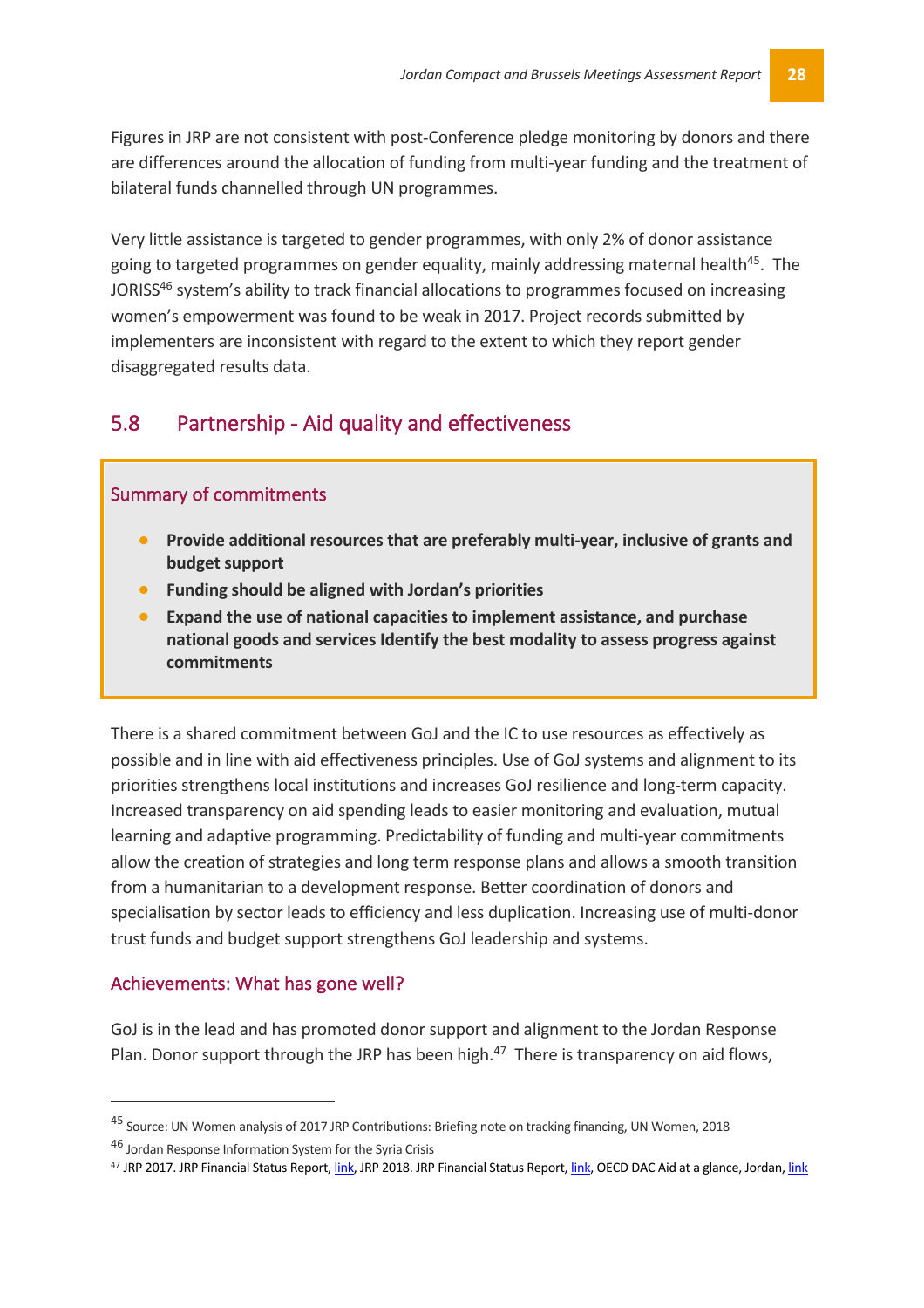although there are problems in reconciling data, as noted above. A number of donors have multi-year commitments in Jordan (including USAID for 5 years and the UK for 10 years) and their funds are predictable. Successful models are replicated (the multi-donor account on education is being copied in health). There is increasing use of such multi-donor trust funds and budget support.

New lending instruments have been developed to allow Jordan to access concessional funding from the World Bank and other international institutions, including the Global Concessional Financing Facility (GCFF) and the change in the World Bank rules to allow a middle-income country to receive large-scale concessional financing. Within the GCFF, Jordan has benefited from 5 out of 7 projects approved to date, with total loans of \$635 million supported by GCFF concessionality of \$116 million. There has also been innovation in the development of Multi-Donors Accounts and in the EU's Regional Trust Fund in response to the Syrian crisis. Cashbased assistance is a prominent and increasing modality for assistance.

The process around the Brussels II conference was a significant improvement: beneficiary consultations were much more thorough, it expanded to include the UN and others, and there was follow up on commitments. Voices of affected populations have helped to shape the preparations for Brussels III through a range of consultation exercises.

Technical assistance has been provided to strengthen existing GoJ systems, for example the USAID-funded Project Management Unit in MOPIC. The need for a mechanism to monitor and assess progress against commitments has been identified by GoJ and the IC. An Independent Monitoring team is in place to develop a Monitoring and Assessment Framework and to provide an independent assessment of progress against commitments.

#### Where could things have been better?

There is scope for greater alignment to the Paris principles on aid effectiveness<sup>48</sup>. The JRP 2018-2020 states that it "is a genuine commitment of the Government of Jordan to put into practice the aid effectiveness and coordination principles that were established in the 2005 Paris Declaration on Aid Effectiveness."

Donor coordination varies between sectors and needs to be about policy and strategy coordination, as well as information sharing. Co-ordination is generally strong on the humanitarian side, but more variable for development partners. In education and health, the coordination processes are positive. In livelihoods, there is a UN group, but only a few donors take part. Local NGOs do not take part in donor coordination groups and have few opportunities to express their views. The Government sets up task forces for the JRP by sector, which include local NGOs, but these do not play a wider role outside the JRP process.

<sup>48</sup> See OECD, link for more details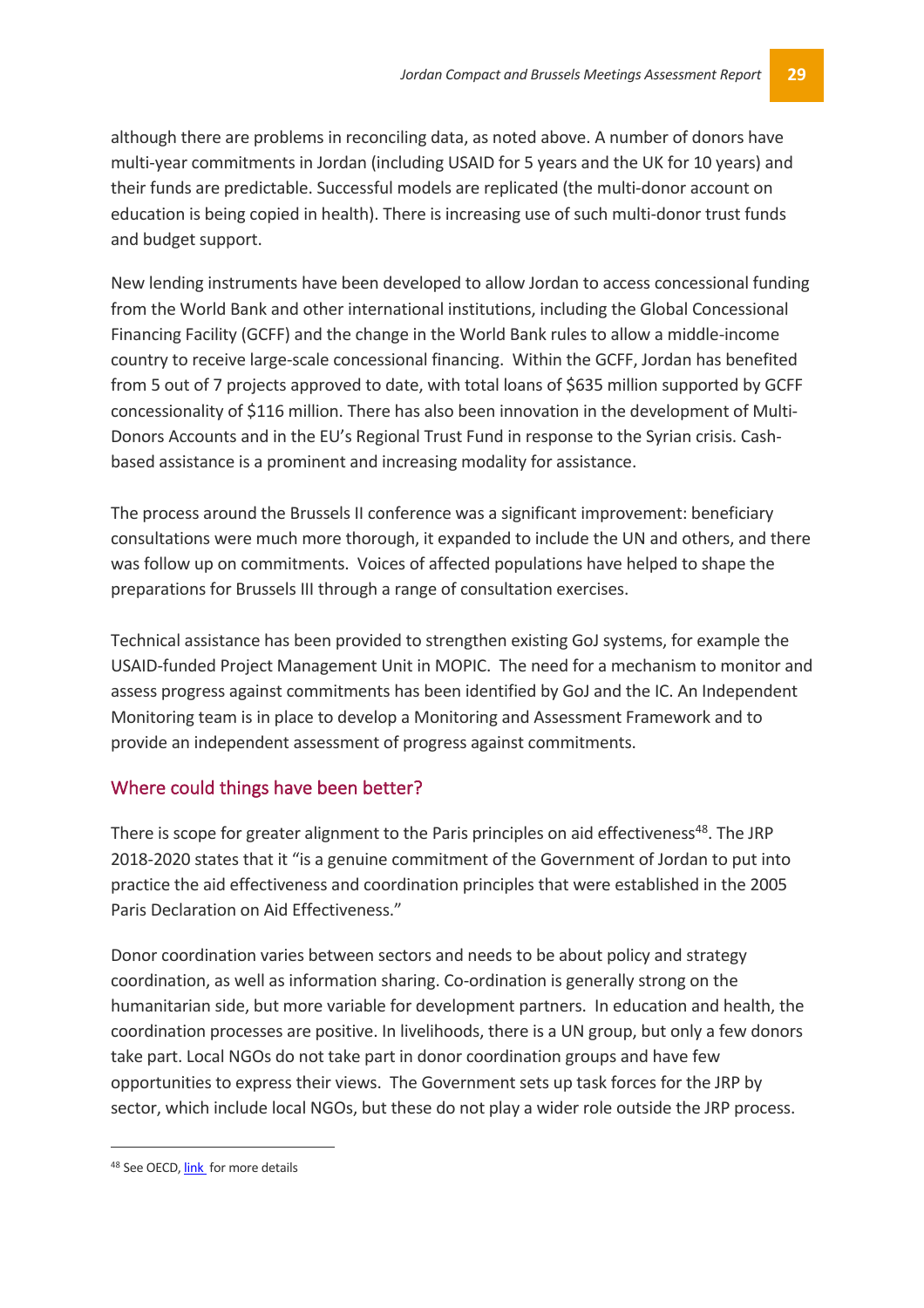Sectoral funding allocations have not been in line with GoJ priorities. It is suggested by GoJ that a significant proportion of international funds go towards administrative and project management costs, although this is not documented. Donors are concerned that processing times for projects within the Government system are slow, due to the approvals required from line ministries. They also believe that financial figures within the GoJ financial system often do not accurately reflect the structure and level of their financial support and programming.

Alignment with GoJ priorities could be improved by strengthening linkages between development partners' plans at the programme and sectoral level, the Brussels process, GoJ planning documents (including the JRP, 5 year growth matrix and 2 year Revival Plan) and the London Initiative. The sheer number of plans from both GoJ and donors makes such coordination more difficult.

International support is fragmented, with a large numbers of implementing partners. The creation of parallel systems, especially in health, have created inequities and distorted the market. Prominent branding of donors' projects works against the principle of strengthening local institutions. Sex-disaggregated data is not uniform and only 2% of programmes in the JRP address women and gender explicitly, and 90% of these are on maternal health.

Transition is recognised as an important issue by all parties but it means different things to different actors, whether from resilience to growth, status to vulnerability, humanitarian to development or aid to private investment. Managing the transition to lower levels of humanitarian funding will be challenging and will require new approaches.

## 6. Way forward

The latest indications from donors are that they intend to sustain their financial support to Jordan in the coming year, with a gradual shift from humanitarian to development funding<sup>49</sup>. Humanitarian support will, however, begin to decline at some stage in the future. There is a need to address the transition from humanitarian to development assistance more proactively and in a way that strengthens GoJ ownership and systems, while ensuring space for the involvement of civil society and the private sector.

 <sup>49</sup> Presentation of an anonymous donor survey to the Humanitarian Partners Forum, Amman, February 2019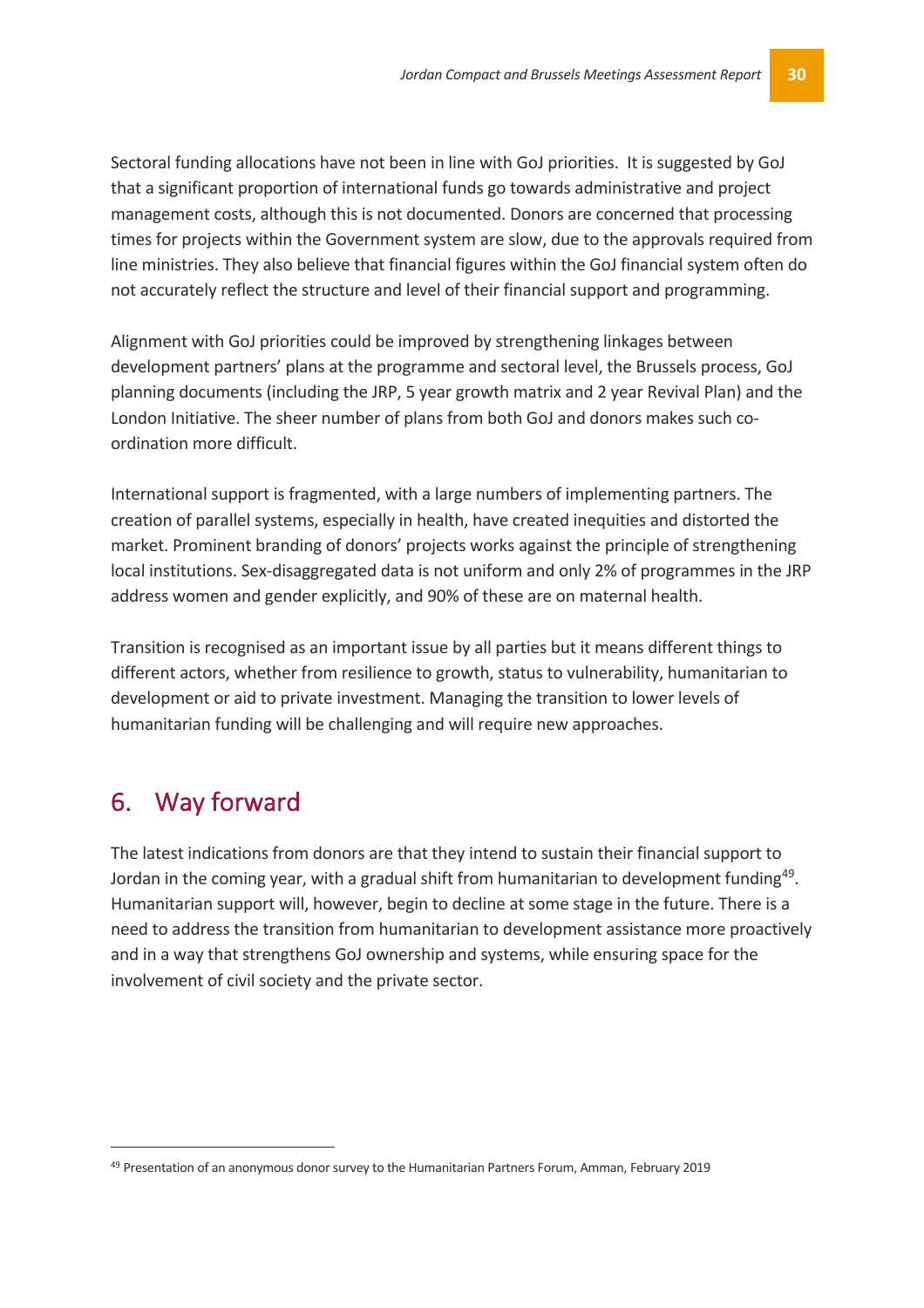#### What is transition?

All parties see transition as important, but there are many different definitions and understandings of what it involves. There is a need to move to a common understanding of this transition and to make plans for a very different future.

For GoJ, the primary transition is from **"resilience to growth"**. This recognizes the broader challenges faced by the Jordanian economy and the need to address vulnerability and debt sustainability by promoting investment and growth. This is linked to a transition from **"development funding to private investment"** as the primary driver of the economy and public revenue.

Many donors see a transition from **"humanitarian to development"** funding, reflecting the expected decline in humanitarian funding over time and the need to move towards the structures and modalities of long-term development assistance. This will need to recognise Jordan's status as a middle-income country, which would normally imply lower levels of grant-based development assistance, and the ongoing needs of both refugee populations and host communities in the context of Jordan's fiscal constraints.

Some agencies highlight a transition from **"status to vulnerability"**, emphasising the need for a national approach based on needs rather than separate approaches for different communities.

Substantial numbers of Syrian refugees will continue to live in Jordan for many years to come and there will be a need to continue to finance essential services for these communities.

The independent monitoring process has revealed key gaps and inconsistencies in the data, even for basic indicators. In addition, no clear targets were set for the Jordan Compact and Brussels Partnership commitments. This is also a weakness for the JRP, which has not been fully evaluated as yet.

GoJ has clearly expressed its view that no new commitments should be adopted through the establishment of the Monitoring and Assessment Framework. There is scope, however, for drawing together commitments and indicators from a wide range of existing plans and agreements that have already been approved by GoJ, in order to set targets for the indicators in the Monitoring and Assessment Framework. The finalisation and adoption of the Framework will in turn help to bring these commitments into an integrated approach to support policy dialogue and future action. Within this, there is scope for all parties to set targets for both quantitative and process indicators.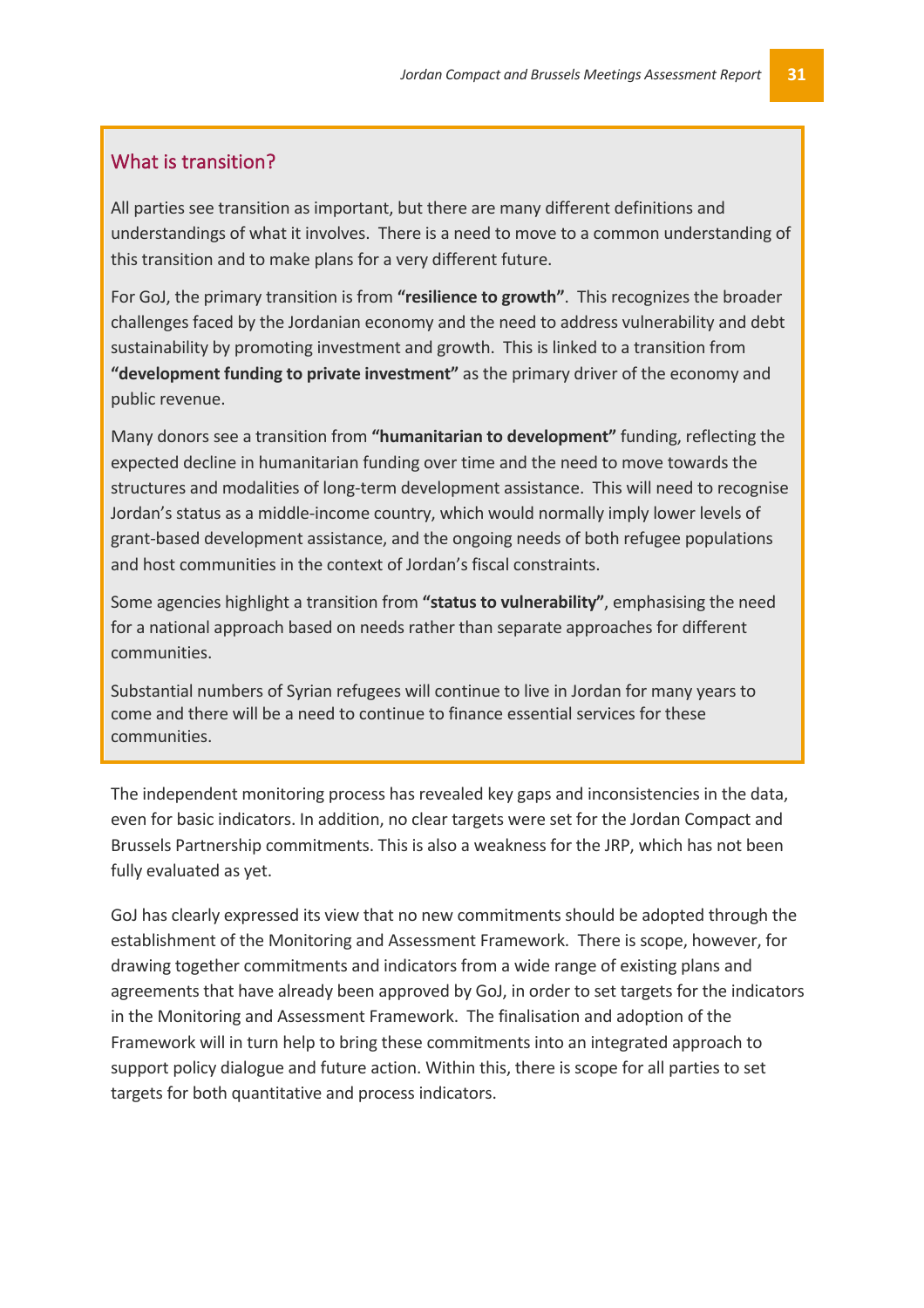The recommendations of this report therefore fall under two main areas covering actions to improve the monitoring and assessment process and further actions to implement existing commitments:

#### **Data and monitoring:**

- **Filling data gaps**. Regular large-scale survey data for key parameters. More openness and debate to ensure consistency of data from different sources, for example on financial flows, vulnerability and protection.
- **Beneficiary feedback**. Ensuring systematic and widely owned processes are in place for future monitoring to gather and disseminate beneficiary feedback, in line with international best practice.
- **Data reliability.** Enhanced role for sector working groups to work out what data is needed, discuss consistency of sources and move towards rationalisation
- **Enhanced analysis** of the barriers to EU exports, to identify why export volumes and employment opportunities have not increased as intended and analyse what further policy reforms and firm-level support is needed to achieve the original vision.
- **Evaluation of JRP** to assess progress and results and identify gaps in implementation.
- **Shared indicators.** Using as many common indicators as possible in the Brussels process, GoJ planning documents (including the JRP, sectoral plans, 5 year growth matrix and 2 year Renaissance Plan) and the London Initiative.

**Targets to be set for indicators in the framework** (including process indicators such as labour market reform) to allow future monitoring, based primarily on existing GoJ policy commitments and planning documents, to include:

- **Development of policy dialogue and agreed action to reach commitments.**
- **Further creation of decent job opportunities** for Syrian refugees.
- **Greater emphasis on gender, youth and disability** issues, including reforms of the Labour Code for women's economic empowerment.
- **Reforms in health and education** to promote equitable access and quality services for Jordanians and Syrians.
- **Enhanced dialogue** on protection issues.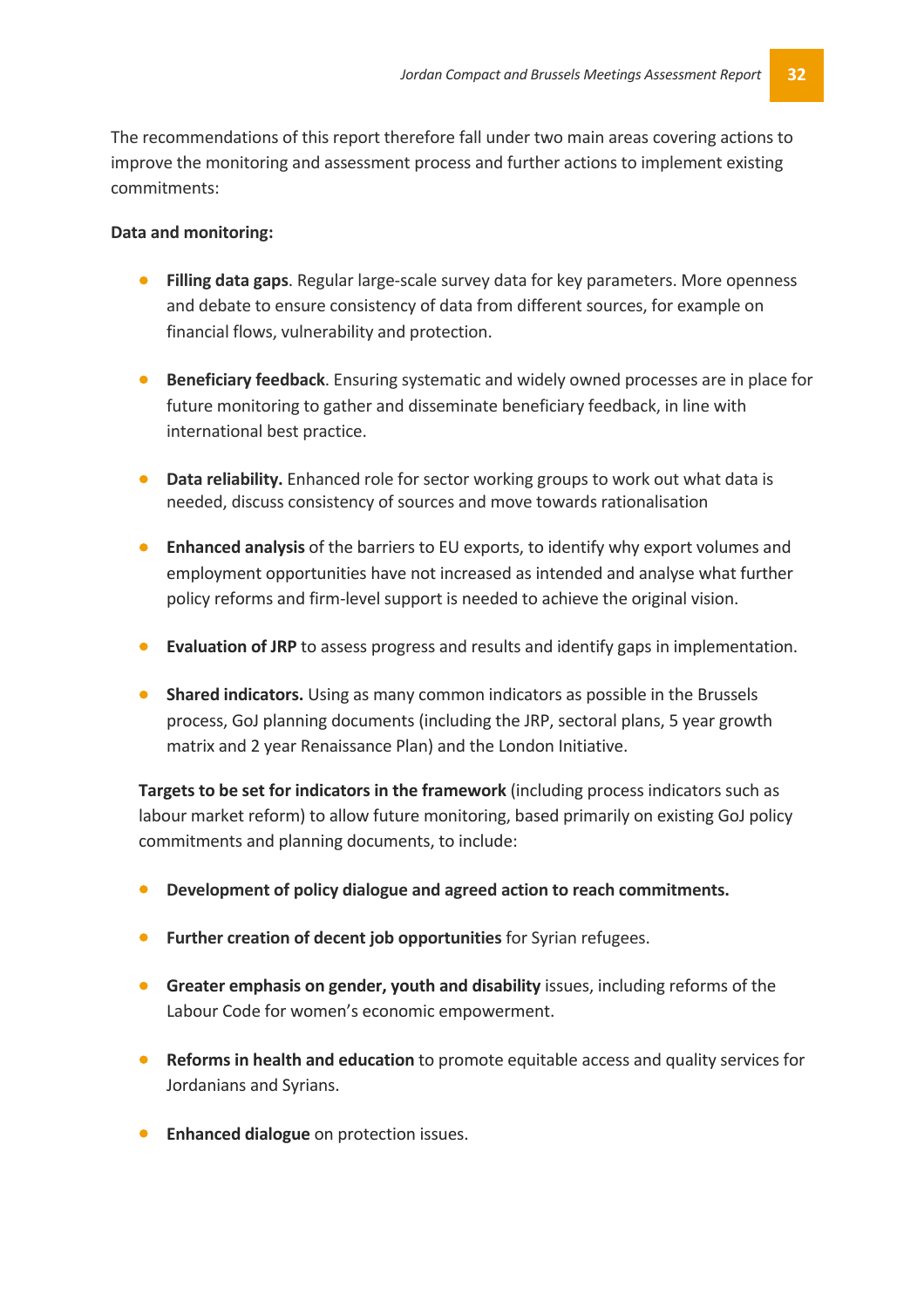• **Sustainable long term funding** from the IC, aligned to GoJ priorities that recognises the continuing presence of Syrian refugees in Jordan.

The next Independent Monitoring reports will be produced in August and December 2019. Following the Brussels III meeting there will be a need for all parties to work on developing a set of targets both for these two monitoring points, and on an annual basis into the future. This will be based on setting targets for the indicators, both quantitative and process, which are included in the framework.